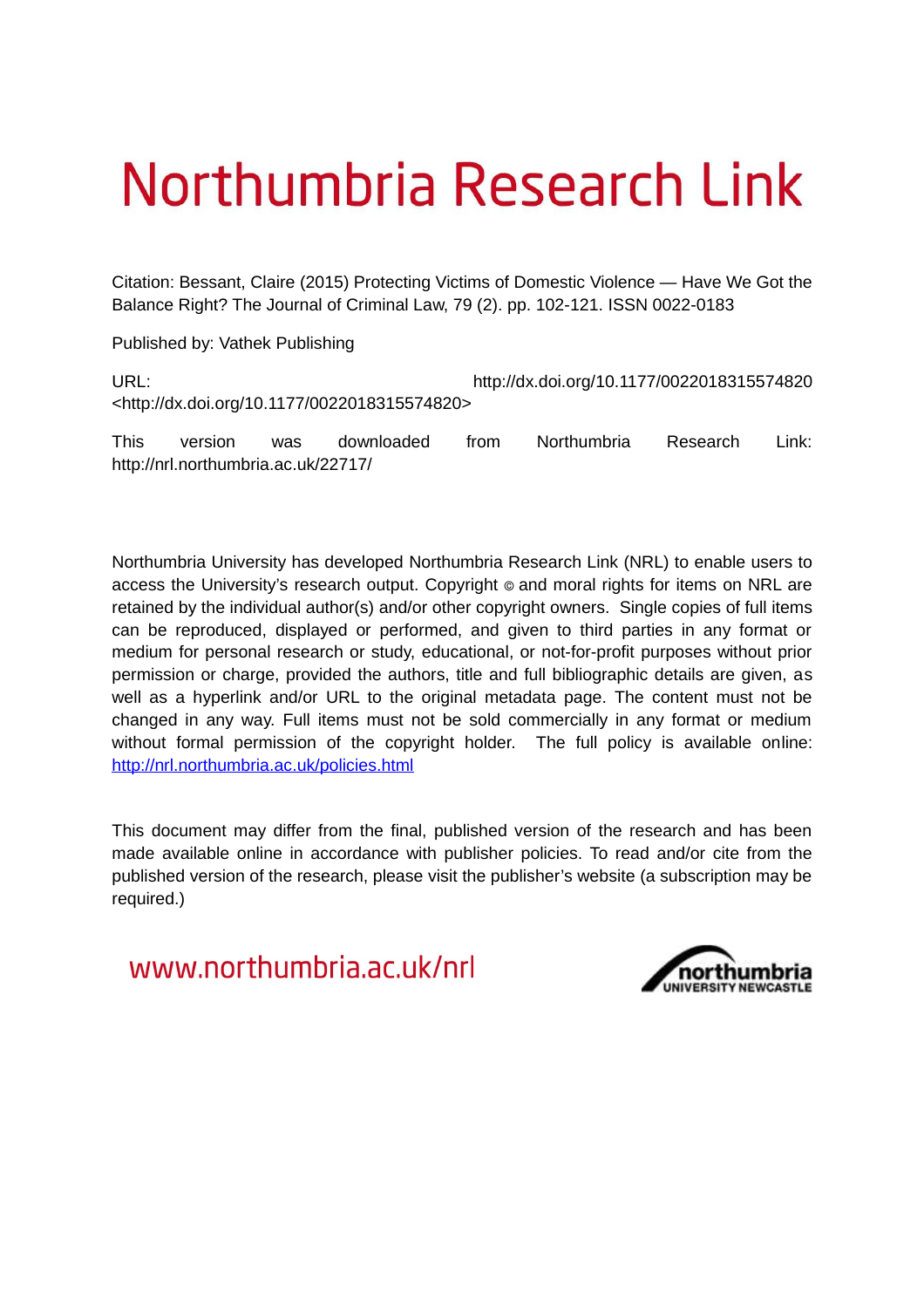## **Protecting victims of domestic violence – have we got the balance right?**

*That States should act to prevent domestic violence and protect victims is clearly acknowledged in international law. Yet international law confirms also that victims, perpetrators, and their families have rights to privacy, to a family life and to a home. The extent to which rights to respect for private and family life should be interfered with in order to protect victims remains in dispute.* 

*With the aim of improving the protection afforded to domestic violence victims in England and Wales, in 2011-2012 the police and courts piloted the use of two new short-term protective measures; domestic violence protection notices and orders. Between 2012 and 2013 the police also piloted the domestic violence disclosure scheme, which saw prospective victims provided with information about their partner's previous violent behaviour. The disclosure scheme and the domestic violence protection orders and notices are to be rolled out nationally from March 2014. In this article, consideration is given to the impact these two initiatives will have on the privacy of victims and perpetrators, an issue not considered in government evaluations of the pilots. This article analyses whether the rollout of these new initiatives is justified, given their potential for interference in private and family life.*

## **Keywords:**

*Domestic violence, privacy, private life, Article 8*

## **Introduction**

<span id="page-1-5"></span><span id="page-1-4"></span><span id="page-1-3"></span><span id="page-1-2"></span><span id="page-1-1"></span>-

'Until the nineteenth century, the ideal of family privacy, an ideal central to the philosophy underlying the liberal state, largely shielded the family from state intervention.<sup>'[1](#page-0-0)</sup> Whilst in England and Wales a marked change in approach has become evident, with significantly increased protection now offered to victims of domestic violence, the extent to which the state should intervene in private family life to protect such victims continues to provoke debate.

Domestic legislative developments affording improved protection to victims can be ascribed to various factors: an improved domestic understanding of domestic violence and its effects, campaigning by women's movements and organizations supporting women, $^2$  $^2$  but also by numerous international conventions which condemn violence against women.<sup>[3](#page-0-2)</sup>

<span id="page-1-0"></span>The difficulty for legislators, of course, is that whilst these international conventions argue persuasively that states should act to protect domestic violence victims, certain conventions also afford rights to perpetrators of domestic violence, and to the families of victims and perpetrators.<sup>[4](#page-0-3)</sup> These rights, including rights to respect for private and family life, often conflict with rights to protection afforded to victims.

<span id="page-1-10"></span><span id="page-1-9"></span>3 Including UN, *Declaration on the Elimination of Violence against Women of 20 December 1993* 

<span id="page-1-6"></span><sup>&</sup>lt;sup>1</sup> A Diduck and F Kaganas, *Family Law, Gender and the State – Texts, Cases and Materials* (Hart Publishing,,3<sup>rd</sup> Edition, 2012) at p547

<span id="page-1-8"></span><span id="page-1-7"></span><sup>2</sup> A Matczak, E Hatzidimitriadou and J Lindsay, *Review of Domestic Violence Policies in England and Wales*  (Kingston University and St Georges, University of London, 2011)

<span id="page-1-12"></span><span id="page-1-11"></span><sup>(</sup>GA/RES/48/104); 2011 Council of Europe Convention on preventing and combating violence against women and domestic violence

<sup>&</sup>lt;sup>4</sup> For example, the European Convention for the Protection of Human Rights and Fundamental Freedoms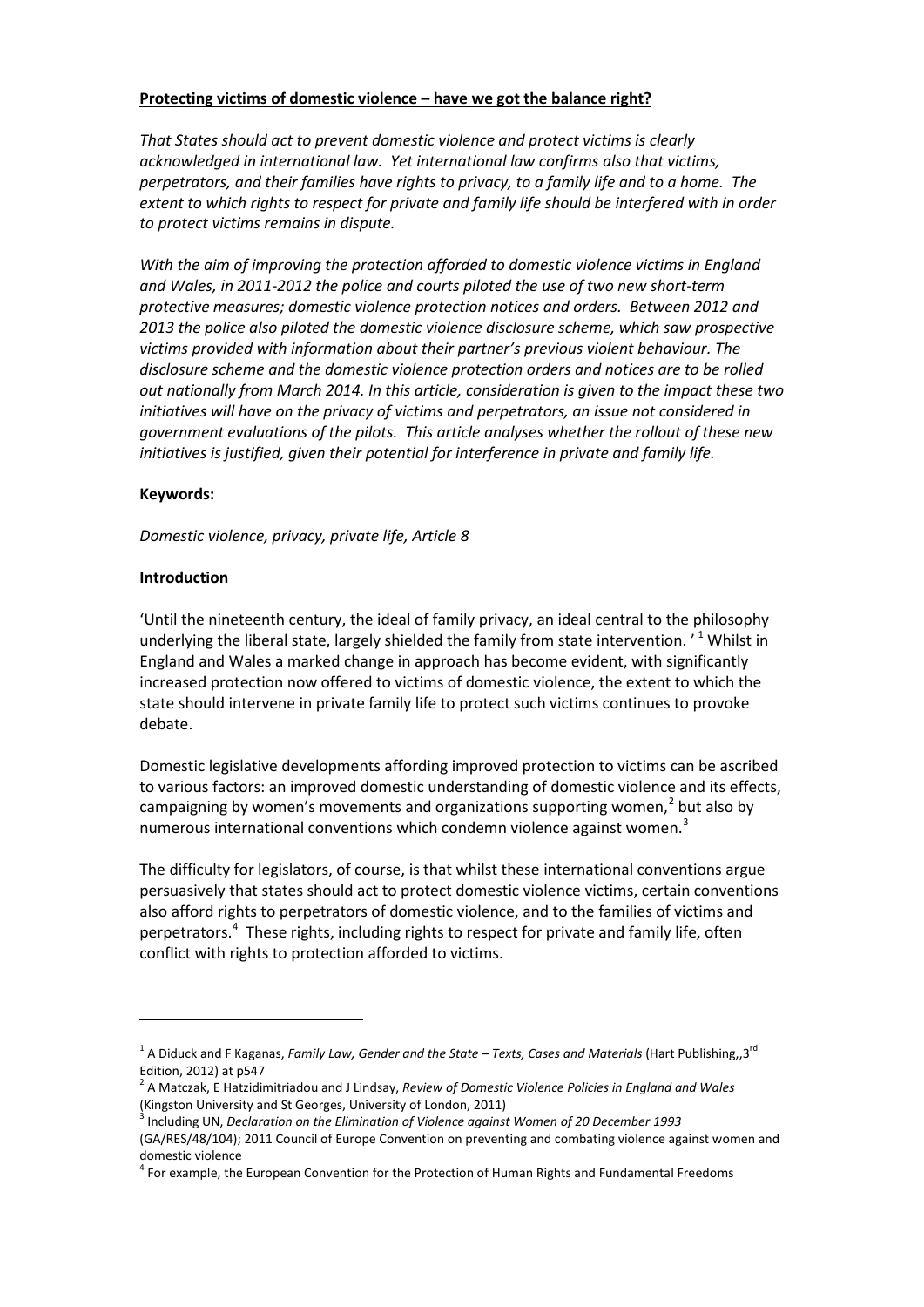It is against this backdrop that this article examines two sets of measures which were rolled out across England and Wales in March 2014. First, we will consider domestic violence protection notices ('DVPNs') and Domestic Violence Protection Orders ('DVPOs').<sup>[5](#page-1-0)</sup> The second initiative we consider is the Domestic Violence Disclosure Scheme ('the disclosure scheme').

Drawing upon the international literature and jurisprudence which debate the role that the state should play in protecting domestic violence victims, outlining how protection afforded to domestic violence victims in England and Wales might be improved, this article questions whether the introduction of DVPNs, DVPOs and the disclosure scheme is justified.

## **International obligations**

Public authorities in England and Wales must act in accordance with the European Convention for the Protection of Human Rights and Fundamental Freedoms ('the European Convention').<sup>[6](#page-1-1)</sup> Accordingly courts, the police and the Crown Prosecution Service, must take positive steps to protect life<sup>[7](#page-1-2)</sup> and prevent torture and inhuman and degrading treatment.<sup>[8](#page-1-3)</sup> Victims of domestic violence may enforce such rights and seek a remedy for their breach at the domestic level<sup>[9](#page-1-4)</sup> and through proceedings before the European Court of Human Rights (ECtHR) when all domestic remedies have been exhausted. The provisions of the European Convention may thus be seen as fundamental in the fight against domestic violence.<sup>[10](#page-1-5)</sup>

The European Convention is not, however, the only convention which requires the UK Government to act to prevent violence, protect victims and punish perpetrators. The 1948 UN Universal Declaration on Human Rights<sup>[11](#page-1-6)</sup> ('the Universal Declaration'), for example is arguably of crucial importance in signalling that no-one should be subjected to torture, cruel, inhuman or degrading treatment or punishment,<sup>[12](#page-1-7)</sup> that slavery and servitude are not to be tolerated,<sup>[13](#page-1-8)</sup> and that no individual should be permitted to kill another.<sup>[14](#page-1-9)</sup> Numerous further international provisions exist with the specific aim of improving the protection afforded to women victims of violence: 1993 UN Declaration on the Elimination of Violence against Women,<sup>[15](#page-1-10)</sup> the European Parliament Resolution on the Elimination of Violence against Women,<sup>[16](#page-1-11)</sup> the Council of Europe's Recommendation on the protection of women against violence,<sup>[17](#page-1-12)</sup> and 2011 Council of Europe Convention on preventing and combating violence against women and domestic violence ('The Istanbul Convention'). This final convention is remarkable for its lofty aspiration 'to create a Europe free from violence

<span id="page-2-1"></span><span id="page-2-0"></span><sup>&</sup>lt;sup>55</sup> DVPO appear to be based upon similar legislative provisions operating elsewhere in Europe; the Austrian Protection against Domestic Violence Act 1996 and the German Protection from Violence Act 2002 (ACPO, *Tackling Perpetrators of violence against women and girls: ACPO Review for the Home Secretary (*ACPO, 2009) at  $p_{50}$ 

<span id="page-2-2"></span>Section 6 Human Rights Act 1998

<span id="page-2-3"></span><sup>7</sup> Article 2 European Convention

<span id="page-2-4"></span><sup>8</sup> Article 3 European Convention

<sup>&</sup>lt;sup>9</sup> Section 7 Human Rights Act 1998

<sup>1010</sup> Shazia Choudhry and Jonathan Herring, *Domestic Violence and the Human Rights Act 1998: a new means of legal intervention?* [2006] PL 752

<span id="page-2-5"></span><sup>11</sup> GA/RES 217A (III), U.N. Doc A/810 .

<sup>&</sup>lt;sup>12</sup> Article 5 European Convention

<span id="page-2-6"></span><sup>13</sup> Article 4 European Convention

<span id="page-2-7"></span><sup>&</sup>lt;sup>14</sup> Article 3 European Convention

<sup>15</sup> UN, *Declaration on the Elimination of Violence against Women of 20 December 1993* (GA/RES/48/104) <sup>16</sup> 26 Nov 2009

<span id="page-2-8"></span><sup>17</sup> Council of Europe*, Rec (2002) 5 of the Committee of Ministers to member states on the protection of women against violence*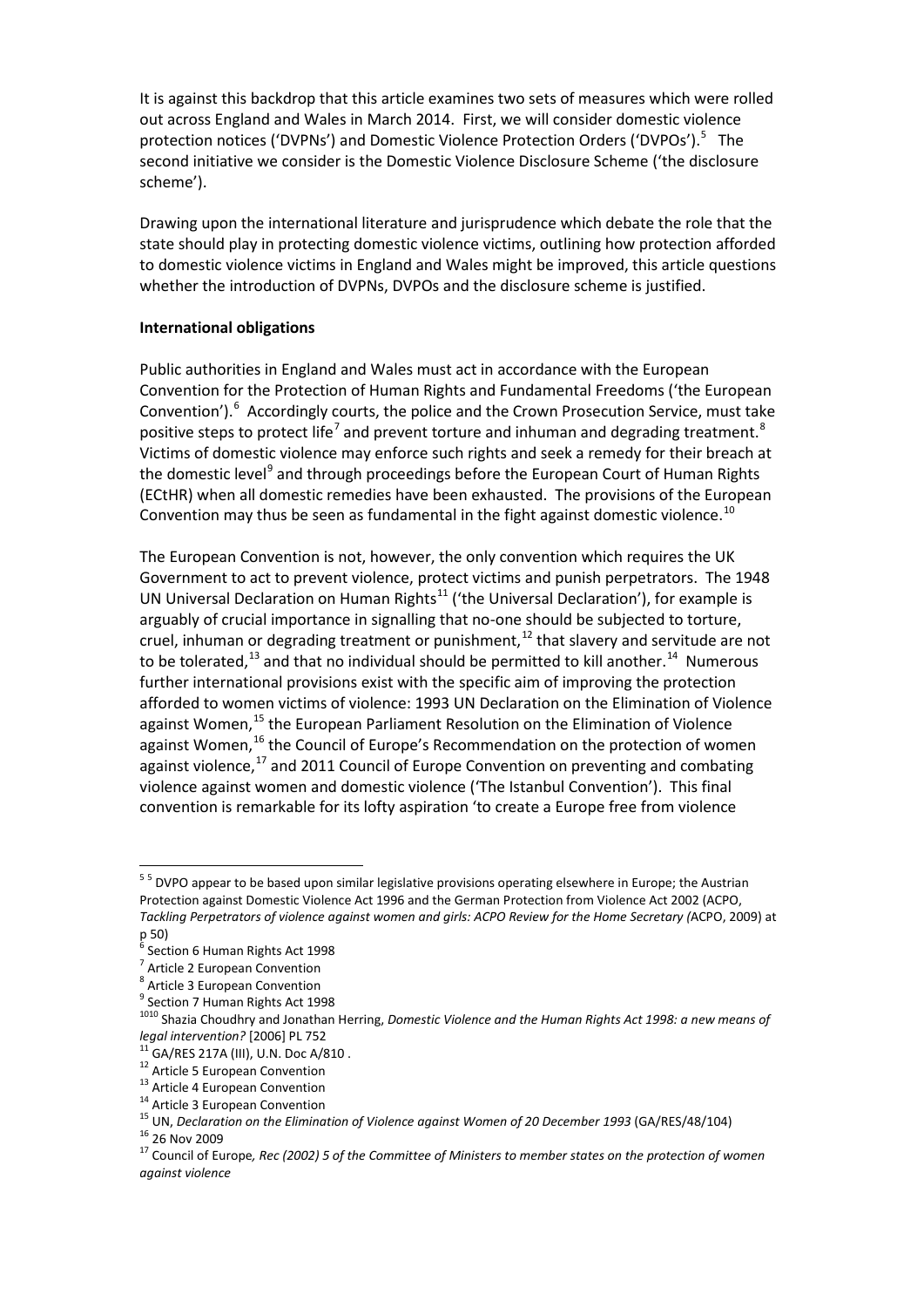against women and domestic violence.<sup>[18](#page-2-0)</sup> It is in many ways also a unique convention, in seeking to tackle both gender-based violence and domestic violence suffered by men, older relatives and children.<sup>[19](#page-2-1)</sup> It stands in contrast, therefore, both to the international conventions which focus explicitly on violence against women,<sup>[20](#page-2-2)</sup> and to international conventions which afford broad rights to all sections of the public.<sup>[21](#page-2-3)</sup> The key importance of this Convention, compared to many international conventions, is that, once in force, when a State ratifies this Convention '[p]reventing and combating such violence is no longer a matter of goodwill but a legally binding obligation.<sup>'[22](#page-2-4)</sup>

At present it is only the provisions of the European Convention that are directly enforceable by victims of domestic violence in England and Wales<sup>[23](#page-2-5)</sup>. Consideration of this particular Convention's role in preventing domestic violence and protecting victims is in any event justified when one notes the ECtHR's strong disapprobation of states which fail to protect victims. (This is not to suggest that the other international provisions are irrelevant. Indeed, in the cases of *Bevacqua* and *Opuz* the ECtHR made clear that even in a case brought under the European Convention the ECtHR would have consideration for such other important international obligations. $^{24}$  $^{24}$  $^{24}$ )

Before we look at the European Convention provisions which require the state to protect victims of domestic violence we must of course acknowledge that this Convention also affords certain rights which conflict with these rights to protection. These conflicting rights are best described as rights to freedom from state intervention. State intervention in the domestic violence context might entail: police arrest and removal of a perpetrator of violence from the family home; prosecution of that perpetrator; inter-agency information sharing to determine how to protect a victim and their family, or the removal of a child from that situation. The key focus of this article is the balance that the government must achieve between the rights to protection and the right to respect for private life. The balancing of rights that is necessitated is, as we will see, undoubtedly difficult to undertake in cases of domestic violence. In order to understand the factors that public authorities must consider, we will first explore the protections that are offered to victims of domestic violence through Articles 2, 3, 8 and  $14.^{25}$  $14.^{25}$  $14.^{25}$  We will subsequently consider the right to respect for private life, and the issue of non-intervention in cases of domestic violence.

#### **Obligations to protect victims**

-

In *Osman v United Kingdom[26](#page-2-8)* the ECtHR made clear that Article 2 of the European Convention imposes an obligation upon the state to protect individuals from threats to their

<span id="page-3-7"></span><span id="page-3-6"></span><sup>25</sup> Note Article 4, which prohibits slavery and servitude, and Article 5, which affords a right to liberty and security of person, might potentially also be relevant to some cases of domestic violence

 $^{18}$  Preamble to the Istanbul Convention and Explanatory Notes to the Convention, paragraph 1  $19$  Ibid

<span id="page-3-0"></span><sup>20</sup> For example the 1993 UN Declaration, the European Parliament Resolution on the Elimination of Violence against Women and the Council of Europe's Recommendation on the protection of women against violence  $21$  For example the Universal Declaration and the European Convention

<span id="page-3-3"></span><span id="page-3-2"></span><span id="page-3-1"></span><sup>22</sup> [http://www.womenlobby.org/news/New-Resources/article/how-to-use-the-council-of-europe accessed](http://www.womenlobby.org/news/New-Resources/article/how-to-use-the-council-of-europe%20accessed%2019/12/2013)  [19/12/2013.](http://www.womenlobby.org/news/New-Resources/article/how-to-use-the-council-of-europe%20accessed%2019/12/2013) At the present time 8 states have ratified the Convention; 10 ratifications are required for the Convention to enter into force

<span id="page-3-4"></span><sup>&</sup>lt;sup>23</sup> Although the Istanbul Convention will impose legally binding obligations on those who ratify it the UK government has yet to ratify the Convention. The Convention has yet to be ratified by 10 states and is not yet in force

<span id="page-3-5"></span><sup>24</sup> *Bevacqua and S v Bulgaria* App no: 71127/01 12 June2008 [49-53]; *Opuz v Turkey* (2010) 50 EHRR 28 [*72-82].* 

<span id="page-3-8"></span><sup>26</sup> *Osman v UK* (1990) 1 FLR 193; Although *Osman* does not concern domestic violence its dicta have been cited with approval in cases relating to domestic violence, for example *Opuz v Turkey* (2010) 50 EHRR 28 at [128]; *Kontrova v Slovakia* (2007) 4 EHRR 482 at [49]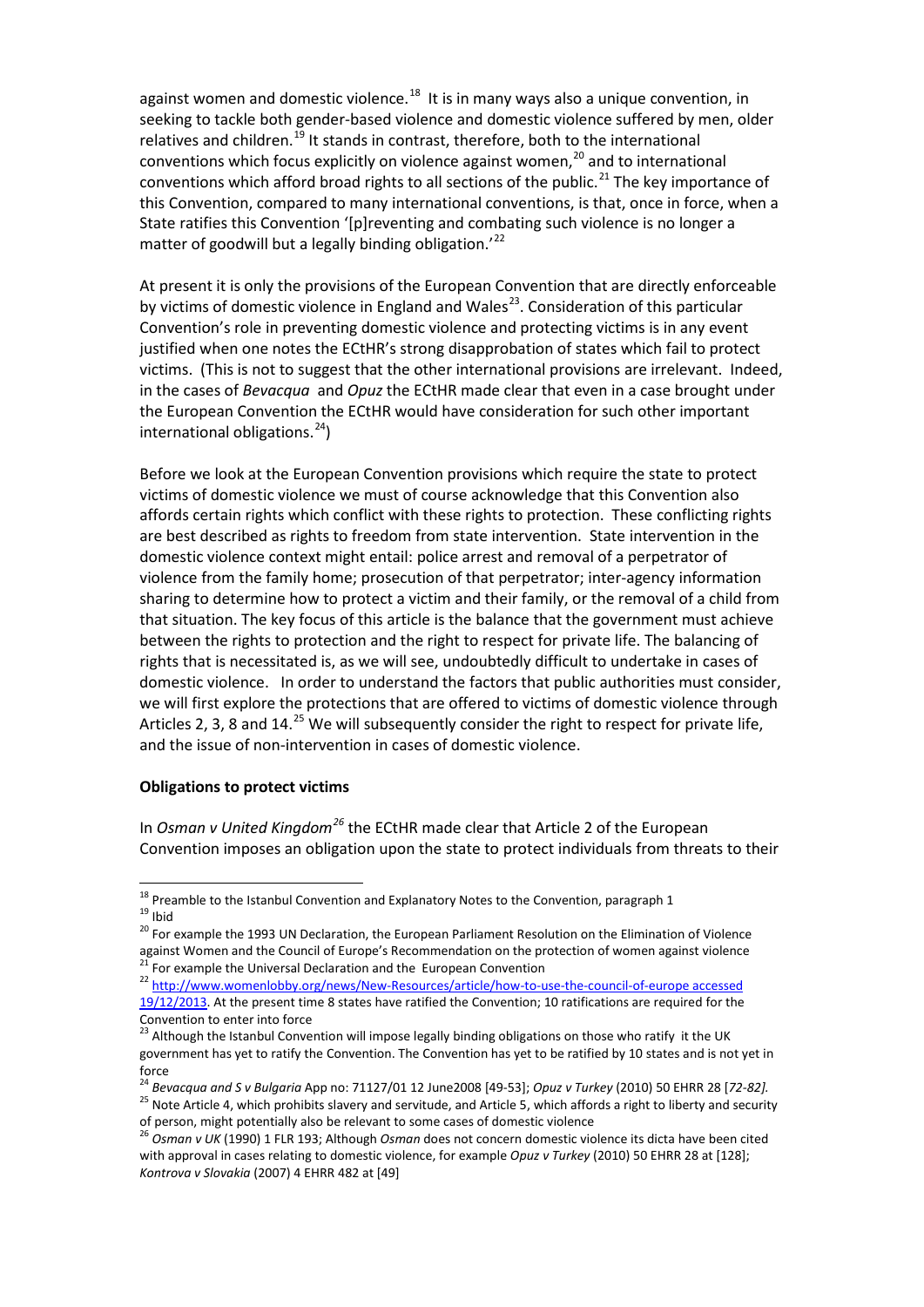lives posed by third parties, where 'the authorities knew or ought to have known … of a real and immediate risk to the life' of that identified individual. In the event that the state subsequently fails 'to take measures within the scope of their powers which, judged reasonably, might have been expected to avoid that risk' then the state will be considered to have breached Article 2[27](#page-3-0). The recent domestic case of *Sarjantson v Chief Constable of Humberside Police[28](#page-3-1)* takes the above conclusions further; it is not necessary to know the specific identify or name of the individual at risk of violence. 'The essential question … is whether the police knew or ought to have known that there was a real and immediate risk to the life of the victim of the violence and whether they did all that could reasonably be expected of them to prevent it from materialising'.<sup>[29](#page-3-2)</sup> In the domestic violence context, therefore, if the police fail to take reasonable measures to respond to allegations of domestic violence which indicate risk to life,<sup>[30](#page-3-3)</sup> even if they do not know the specific identify of the alleged victim, any resulting death would potentially breach Article 2.

Many of the claims made in domestic violence cases brought before the ECtHR, where the severity of the violence is such that an Article 2 claim might not be founded, are based alternatively upon Article 3.

'Article 3 enshrines one of the most fundamental values of a democratic society … The obligation on all contracting parties under Article 1 of the ECHR … taken in conjunction with Article 3, requires States to take measures designed to ensure that individuals within their jurisdiction are not subjected to torture or inhuman or degrading treatment, including such ill-treatment administered by private individuals.'*[31](#page-3-4)*

Although the ECtHR has confirmed that 'ill-treatment' must attain a minimum level of severity to fall within Article 3,<sup>[32](#page-3-5)</sup> and that Article 3 protection will therefore not apply to all cases of domestic violence, ECtHR jurisprudence suggests that treatment which involves actual bodily injury or intense physical or mental suffering is likely to be covered by Article 3.<sup>[33](#page-3-6)</sup> In light of current understanding that domestic violence encompasses forms of non-physical abuse, including psychological and emotional abuse, coercion and intimidation,<sup>[34](#page-3-7)</sup> it is important that we recognise the suggestions of Choudhry and Herring that:

'Treatment which humiliates or debases an individual; shows a lack of respect for, or diminishes human dignity; or arouses feelings of fear, anguish or inferiority capable of breaking an individual's moral and physical resistance may also be characterised as degrading and fall within the prohibition of Article 3', particularly if the object of such treatment 'was to humiliate and debase the person concerned' and if 'it adversely affected his or her personality in a manner incompatible with Article 3.<sup>1[35](#page-3-8)</sup>

<span id="page-4-2"></span><span id="page-4-1"></span><span id="page-4-0"></span><sup>27</sup> *Osman v UK* (1990) 1 FLR 193 at [116]

<sup>28</sup> [2013] EWCA Civ 1252

<sup>29</sup> *Sarjantson v Chief Constable of Humberside Police* [2013] EWCA Civ 1252 at [25]

<span id="page-4-4"></span><span id="page-4-3"></span><sup>30</sup> *Kontrova v Slovakia* [2007] ECHR 419 App 7510/04; the mother made various reports to the police regarding her husband's violence. This violence ultimately resulted in the death of their 2 children. The ECtHR considered her article 2 rights had been breached by the police failing to act

<sup>31</sup> *E v UK* (2003) 36 EHRR 31 at [88]

<sup>32</sup> *Ireland v UK*(1978) 2 EHRR 25 at [162]

<sup>33</sup> *A v UK* (1999) 27 EHRR 61

<sup>&</sup>lt;sup>34</sup> Non-physical abuse such as psychological and emotional abuse, coercion and intimidation are now explicitly recognised as forms of domestic violence; Home Office, Domestic Violence and Abuse, <https://www.gov.uk/domestic-violence-and-abuse>

<span id="page-4-5"></span><sup>35</sup> S Choudry and J Herring, *Domestic violence and the Human Rights Act 1998: a new means of legal intervention?* [2006] PL 752 at p759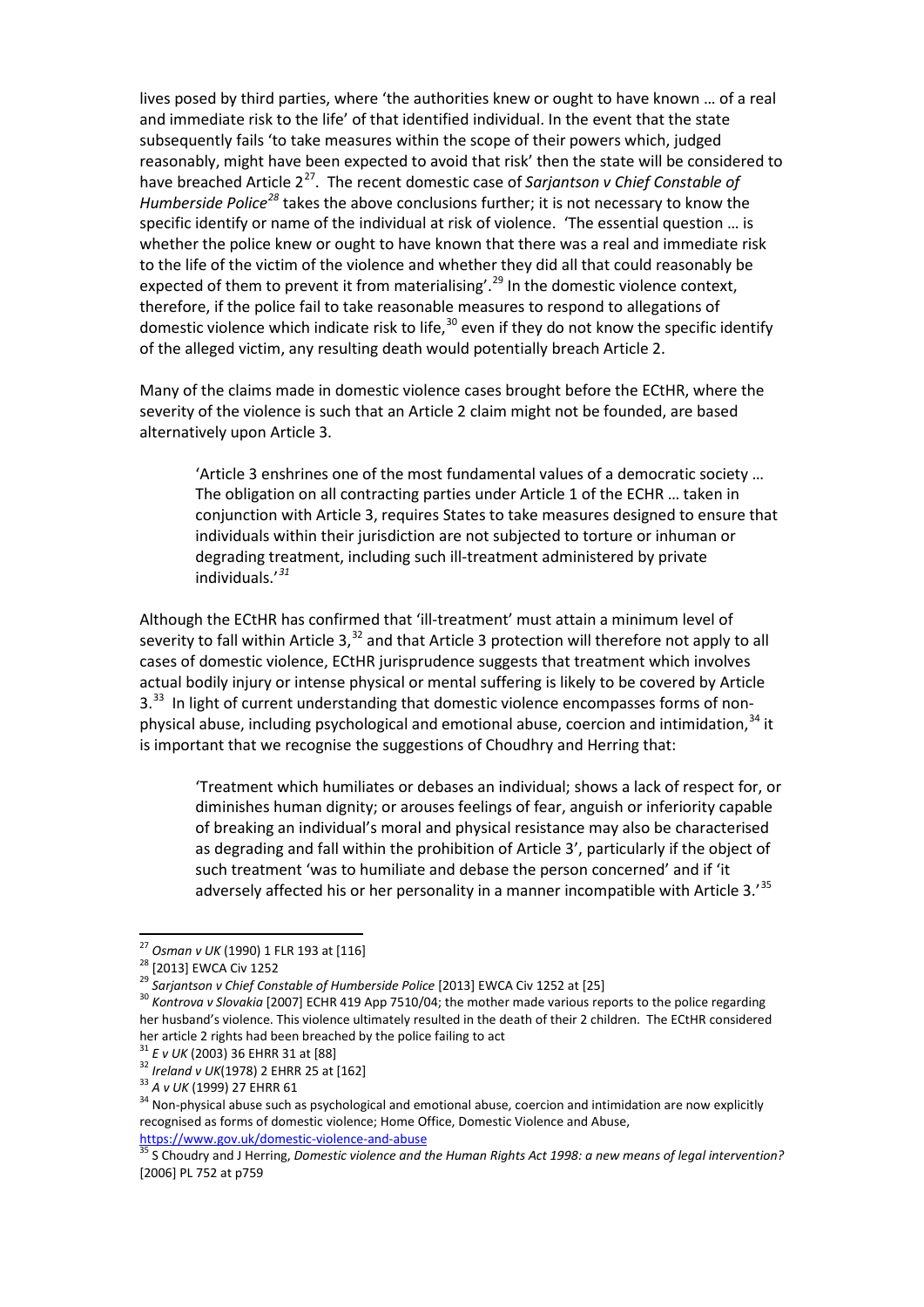Article 8 is the third key European Convention article to impose positive obligations upon the state towards the victims of domestic violence. The ECtHR has contemplated the notion of private life which is protected by Article 8 in numerous cases, *[36](#page-4-0)* making clear that whilst;

the concept of 'private life' is a broad term not susceptible to exhaustive definition. It covers the physical and psychological integrity of a person … It can … embrace multiple aspects of the person's physical and social identity … … Article 8 protects in addition a right to personal development, and the right to establish and develop relationships with other human beings and the outside world …' *[37](#page-4-1)*

Article 8 thus implies freedom from interference with an individual's physical or personal space, rights not to be subjected to unwanted contact, rights to be protected from physical interferences with one's body, and thus to be protected from violence. Article 8 is additionally recognized to offer protection to interference with one's mental state. Where a victim of domestic violence suffers physical harm *and*, as a result of physical or non-physical abuse, subsequently suffers emotional and psychological problems which then impair that individual's ability for self-development, Article 8 will undoubtedly be engaged.<sup>[38](#page-4-2)</sup>

Whilst we will shortly consider why some academics contend that respect for a victim's privacy justifies non-intervention or limited state intervention in cases of domestic violence, we must certainly recognize that compelling arguments can be made to suggest that state intervention is in fact required to protect many aspects of a victim's private life.<sup>[39](#page-4-3)</sup> ECtHR jurisprudence indeed explicitly states that article 8 imposes positive obligations upon the state, which require it to intervene to protect actual and potential victims of such violence. *[40](#page-4-4)*

Whilst, if one considers the international obligations outlined above, it is certainly incumbent upon the state to act to prevent domestic violence, to fully understand the nature of the state's obligations to domestic violence victims, particularly female victims, we must, however, also consider Article 14.

It is the case of *Opuz v Turkey[41](#page-4-5)* which highlights the particular importance of Article 14 in actions where the state has failed to provide effective protection for female victims of violence. *Opuz* signals clearly that where the attitude of those charged with implementing the law (not necessarily the law itself) has resulted in or exacerbated the harm suffered by such a victim, the Article 14 prohibition on discrimination may be breached. *Opuz* thus illustrates the 'more nuanced approach to the role of the state' regarding domestic violence

<span id="page-5-1"></span><span id="page-5-0"></span><sup>36</sup> See *Von Hannover v Germany* (2005) 40 EHRR 1 *, Marper v UK* [2008] ECHR 1581

<sup>37</sup> *Marper* v UK [2008] ECHR 1581 at [66]

<span id="page-5-3"></span><span id="page-5-2"></span><sup>&</sup>lt;sup>38</sup> See Choudhry and Herring, *Domestic violence and the Human Rights Act 1998: a new means of legal intervention?* [2006] PL 752 at 769; Choudhry and Herring, *Righting Domestic Violence,* (2006] 20 Int'l JL Pol & Fam 95 at [98]

<span id="page-5-4"></span><sup>39</sup> Choudry and Herring, *Domestic violence and the Human Rights Act 1998: a new means of legal intervention?* [2006] PL 752 at 768-769

<span id="page-5-7"></span><span id="page-5-6"></span><span id="page-5-5"></span><sup>40</sup> *Bevacqua and S v Bulgaria* [2008] ECHR 498, app 71127/01 at [64-65] ''While the essential object of Article 8 is to protect the individual against arbitrary action by the public authorities, there may in addition be positive obligations inherent in effective "respect" for private and family life and these obligations may involve the adoption of measures in the sphere of the relations of individuals between themselves. Children and other vulnerable individuals, in particular, are entitled to effective protection… Furthermore, the authorities' positive obligations – in some cases under Articles 2 or 3 and in other instances under Article 8 taken alone or in combination with Article 3 of the Convention – may include, in certain circumstances, a duty to maintain and apply in practice an adequate legal framework affording protection against acts of violence by private individuals.'

<sup>41</sup> (2010) 50 EHRR 28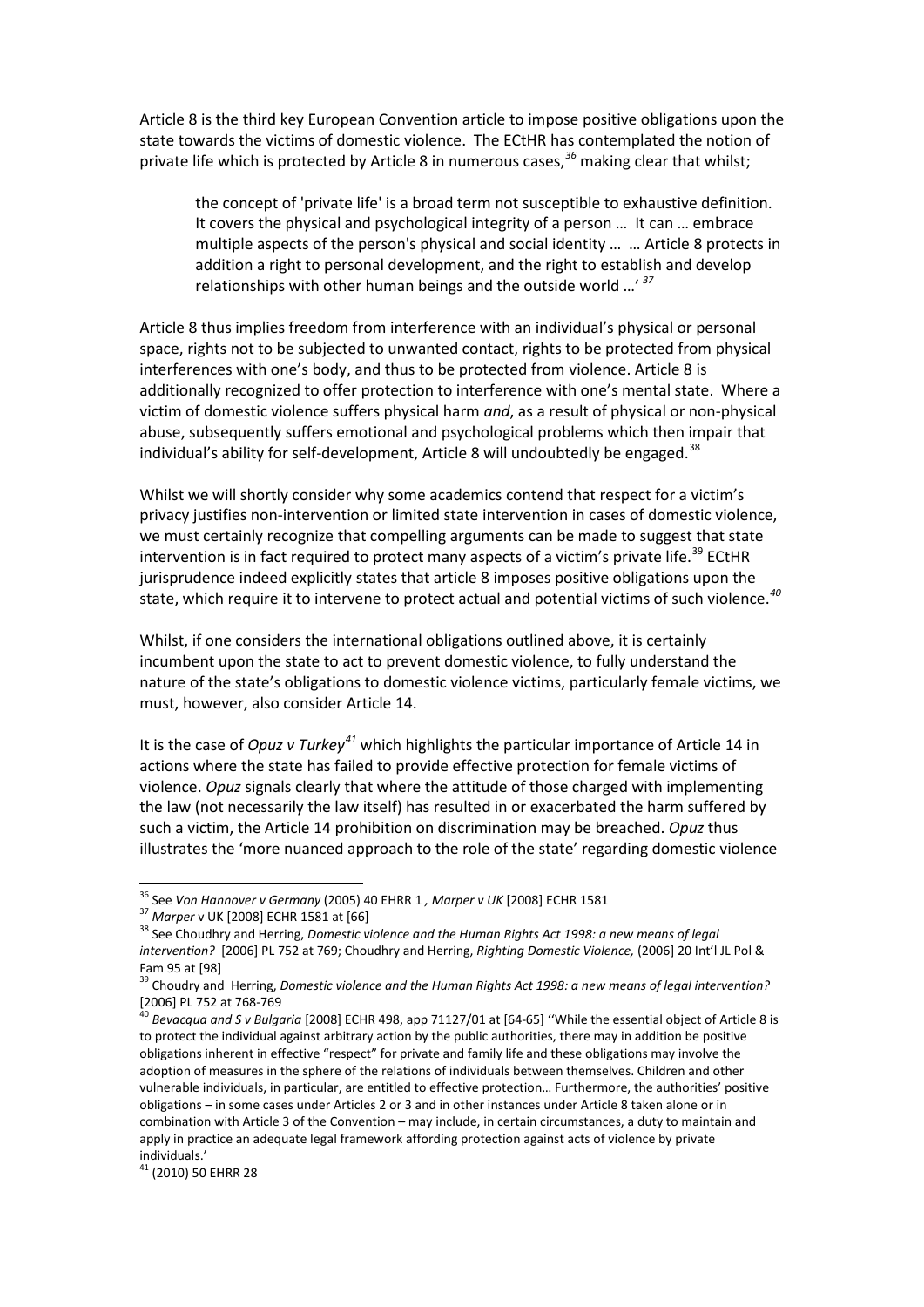described by Elizabeth Schneider; an approach which recognises the range of institutions and extent of culture that may be 'complicitous in violence'.<sup>[42](#page-5-0)</sup> Where the police, for example, fail to investigate a complaint of domestic violence because it is a 'family matter', or where a judge fails to afford protection to a woman because he accepts a perpetrator's argument that the violence is justified on the grounds of custom, or honour, a climate 'conducive to domestic violence'<sup>[43](#page-5-1)</sup> may thus be created. Where the Crown Prosecution Service (CPS) discontinue a prosecution because a female victim has withdrawn their statement, or where the sanction meted out to a domestic violence perpetrator is insufficient to deter repeat offending, allegations of breach of Article 14 alongside one or more of the other articles considered above may thus be justified, on the basis of gender-based discrimination.<sup>[44](#page-5-2)</sup>

Domestic violence continues to be a significant problem in England and Wales, affecting both men and women; approximately 1.2 million women experienced domestic violence during the survey period, whilst in the same period there were 800,000 male victims.<sup>[45](#page-5-3)</sup> Significantly more women are affected by men; women are the victims in more than seven out of ten incidents of domestic violence<sup>[46](#page-5-4)</sup> and '... the vast majority of serious and recurring violence is perpetuated by men towards women'. $47$  The conclusion that can thus be drawn is that the UK government has no room for complacency. It must be mindful of its substantive obligations under Articles 2, 3 and 8 and also under Article 14. If the UK is to comply with its international obligations, it is essential that an effective legal framework is in place to protect victims, and that authorities such as the police and the CPS demonstrate clearly that domestic violence is not tolerated, and that when they are aware of a risk of violence they will act to prevent it, and to punish the perpetrator.

#### **Article 8 reconsidered**

The issue that we have, of course, so far largely ignored in our consideration of Article 8, is its flip side; the negative obligations imposed upon the state that require it to refrain from interference in private and family life. We have of course moved on significantly from the position fifty years ago when domestic violence was not recognized as a legal problem and marriage made domestic violence permissible and acceptable.<sup>[48](#page-5-6)</sup> Nonetheless the Article 8 right to respect for private and family life is frequently cited as a means to inhibit legal intervention in domestic violence cases.<sup>[49](#page-5-7)</sup> Academics continue to debate the extent to which privacy, and the protections afforded by Article 8, justify non-intervention or limited

<u>.</u>

<sup>42</sup> Elizabeth Schneider, *Engaging with the state about domestic violence: Continuing dilemmas and gender equality,* (1999-2000) 1 Geo J Gender & L 172 at p177

<sup>43</sup> *Opuz v Turkey (2010) 50 EHRR 48* at [198]; Patricia Londono, *Developing Human Rights Principles in Cases of Gender-based Violence: Opuz v Turkey in the European Court of Human Rights* (2009) HRLR 9(4) 657

<sup>44</sup> *Opuz v Turkey (2010) 50 EHRR 48*

<span id="page-6-0"></span><sup>45</sup> Home Office, *Statistical News Release: 'Homicides, fire arm offences and intimate violence 2010/11: Supplementary volume 2 to Crime in England and Wales 2010/11,* 19 January 2012

<sup>46</sup> HM Government, *Call to end violence against women and girls* (TSO, 2010) at p5

<span id="page-6-1"></span><sup>47</sup> Home Affairs Select Committee, *Domestic Violence, Forced Marriage and Honour-based Violence 6th Report of 2007-08, HC 263-1* (TSO, 2008) at [20]

<sup>48</sup> Elizabeth Schneider, *Domestic Violence Law Reform in the Twenty-First Century: Looking back and Looking Forward,* (2008-9) 42 Fam LQ 353

<span id="page-6-8"></span><span id="page-6-7"></span><span id="page-6-6"></span><span id="page-6-5"></span><span id="page-6-4"></span><span id="page-6-3"></span><span id="page-6-2"></span><sup>49</sup> Choudry and Herring, *Righting Domestic Violence* (2006) 20 IJLPF 20 95; *Opuz v Turkey (2010) 50 EHRR 48* at [123] the Turkish authorities argued that they 'could not be expected to separate the applicant and her husband and convict the latter while they were living together as a family, as this would amount to a breach of their rights under Article 8 of the Convention' and at [137] 'The Government claimed that each time the prosecuting authorities commenced criminal proceedings … they had to terminate those proceedings … because the applicant and her mother withdrew their complaints. In their opinion, any further interference by the authorities would have amounted to a breach of the victims' Article 8 rights'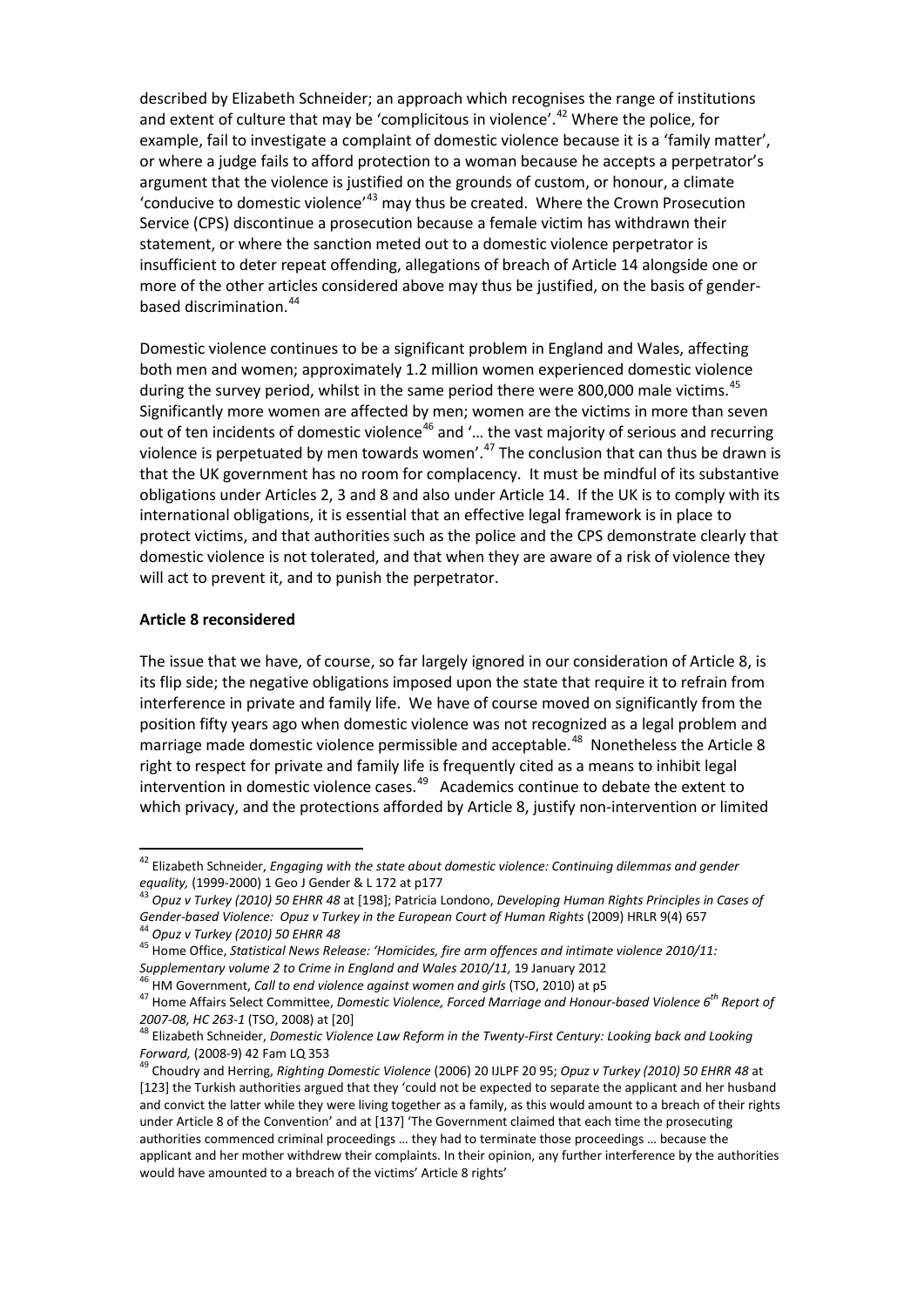intervention in the domestic sphere. Until we have a full understanding of the arguments relating to both aspects of Article 8 it will not be possible for us to effectively analyse how well our current legal framework meets international legal obligations, and more importantly to determine whether DVPOs, DVPNs and the Disclosure Scheme are an appropriate addition to the English legal framework.

An important initial point to make in any discussion of the contested notion of privacy is that much of the literature discussing privacy emanates from across the Atlantic, and is therefore at least in part influenced by US jurisprudence, albeit also by the writings of English theorists such as Locke and Mills. This is not to suggest, that the theories about what privacy is or does are not valid on this side of the Atlantic. Rather it is to recognize that in the UK debates about privacy are relatively embryonic, at least when compared to debates in the United States, which arguably began with the 1890 publication of Samuel Warren and Louis Brandeis's seminal work, 'The right to privacy'.<sup>[50](#page-6-0)</sup> Whilst Warren and Brandeis at that time depicted privacy as 'a right to be let alone', many distinguished academics have subsequently developed the concept of privacy, through a multitude of different definitions of privacy. Indeed it has now been suggested that 'conceptions of privacy typically fall into one of six categories or combinations of the six. … 1) the right to be let alone; 2)limited access to the self; 3) secrecy; 4) control of personal information; 5) personhood; 6) intimacy ... and 7) privacy as a cluster concept.'<sup>[51](#page-6-1)</sup> Whilst none of these conceptions has gone without criticism, the author's does not intend to explore these criticisms here. Rather, a brief overview is provided of three key components of the concept of particular relevance in the domestic violence context.

The first component, considered to be at the core of the liberal conception of privacy is the notion of inaccessibility, whether that be inaccessibility of our possessions, our body, our name, our reputation or our information.<sup>[52](#page-6-2)</sup> This notion that our body and our information, should be inaccessible to others is clearly reflected in the ECtHR's jurisprudence.<sup>[53](#page-6-3)</sup> Within the UK the developing action for misuse of private information equally reflects an expectation of inaccessibility to private information<sup>[54](#page-6-4)</sup>. The important point for this author, therefore, is that if privacy encompasses the ability to control dissemination of one's information<sup>[55](#page-6-5)</sup> then the right to respect for private life is clearly engaged when information is disclosed under the Disclosure Scheme.

The second element of privacy, the essence of the right, is that it protects close personal relationships.<sup>[56](#page-6-6)</sup> Privacy is 'one of the preconditions of intimate relations'.<sup>[57](#page-6-7)</sup> The fact that Article 8 protects 'the right to establish and develop relationships with other human beings<sup>1[58](#page-6-8)</sup> might certainly be used as an argument against various forms of state intervention in domestic violence cases: state mandatory arrest and prosecution policies; disclosure

<span id="page-7-4"></span><span id="page-7-3"></span><span id="page-7-2"></span><span id="page-7-1"></span><span id="page-7-0"></span><sup>50</sup> S Warren and L Brandeis, *The Right to Privacy, (1890)* Harv L Rev Vol. IV No. 5 http://groups.csail.mit.edu/mac/classes/6.805/articles/privacy/Privacy\_brand\_warr2.html<br>51 p.v.

<sup>51</sup> R Kemp and A Moore, *Privacy,* (2007) Library Hi Tech 5 (1) 58 at 63, drawing on the earlier analysis of D Solove (2002) *Conceptualising Privacy* CLR 90. Note, however, that suggestions privacy can simply be defined as one of six concepts, or a cluster of several fail to acknowledge that many academics contend that there is no such thing as privacy as a distinct phenomenon in its own right (the eliminativists); David Matheson, *A distributive reductionism about the right to privacy,* (2008) The Monist 91 (1)108

<span id="page-7-5"></span><sup>52</sup> A Allen, *Coercing privacy* (1998-1999) 40 Wm. & Mary L. Rev. 723-757

<span id="page-7-6"></span><sup>53</sup> See *Pretty v UK* (2002) 35 EHRR 1; *Marper v UK* [2008] ECHR 1581

<sup>54</sup> See Campbell v MGN [2004] UKHL 22

<span id="page-7-7"></span><sup>55</sup> As suggested by *Campbell v MGN Ltd* [2004] UKHL 22; *Von Hannover v Germany* (2005) 40 EHRR 1

<sup>56</sup> Wood v Commissioner of Police for the Metropolis [2009] EWCA Civ 414 at [19]

<span id="page-7-9"></span><span id="page-7-8"></span> $57$ Scott Anderson, Privacy without the right to privacy (2008)The Monist 91 (1) 81 at p83

<sup>58</sup> *Marper v UK* [2008] ECHR 1581 [66]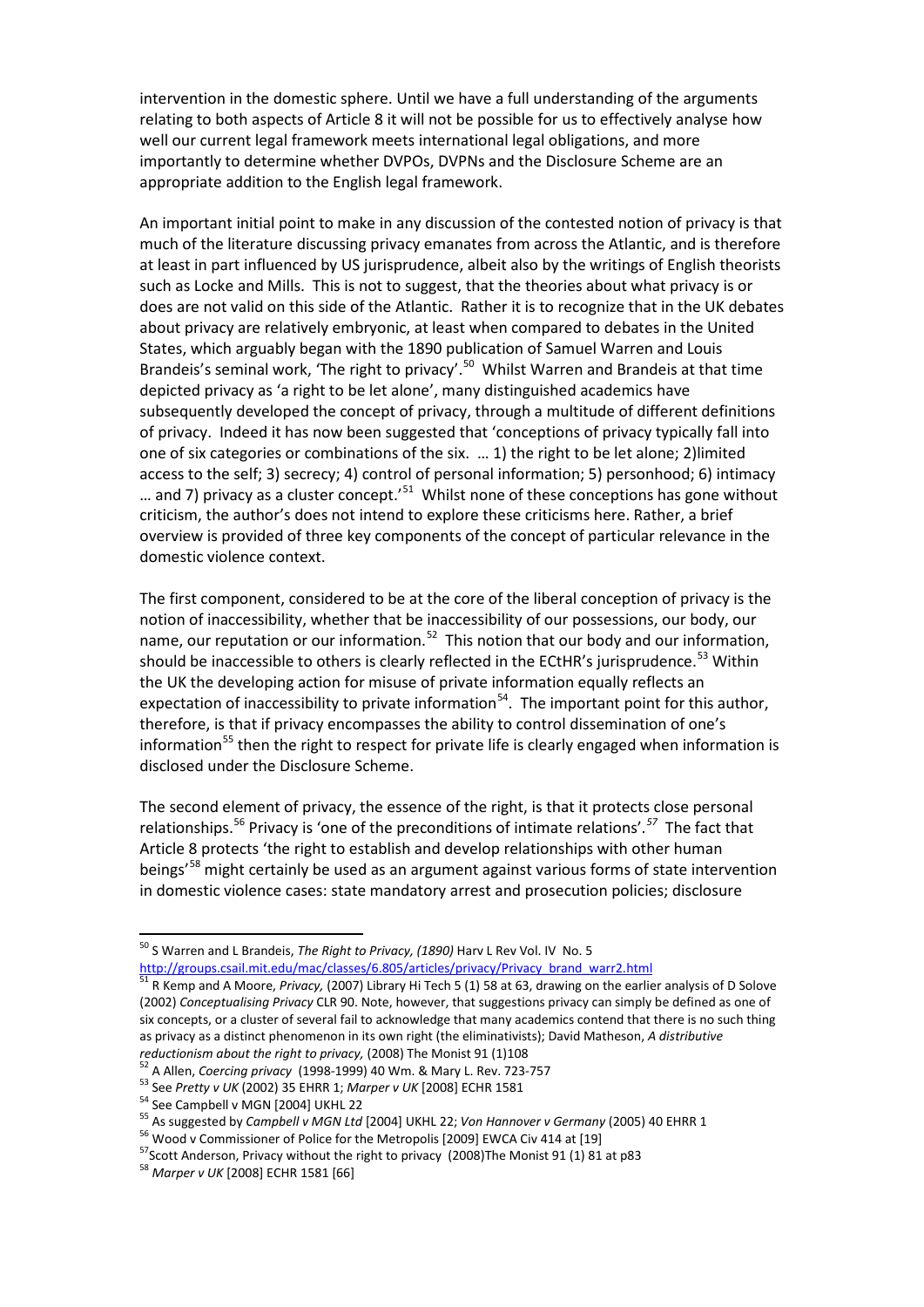schemes which allow perpetrators' private information to be shared with potential victims; and the making of court orders which prevent perpetrators from contacting their partners, or entering their home.

Finally, privacy is viewed by many as 'a means to affirm one's ability to be a moral agent' or as the autonomy or freedom to engage in one's own thoughts, decisions and actions. Certainly, this is again an important issue in the domestic violence context, particularly when the state effectively takes the decision to prosecute or to obtain a protective order out of the victim's hands.

### **Privacy: a shield against state interference or the legitimization of violence?**

There are many feminists who, particularly in the US, stress the importance of protecting women's privacy, both privacy in the sense of the right to be let alone<sup>[59](#page-7-0)</sup> and privacy in the sense of decisional privacy, the ability to exercise control over decisions about one's life.<sup>[60](#page-7-1)</sup> It is from such feminists that we hear suggestions that certain responses to domestic violence, particularly mandatory criminal justice interventions, disenfranchise abuse victims, <sup>[61](#page-7-2)</sup> and pose particular problems 'for poor women and women of colour who are less likely to see state intervention as helpful to them and their communities.<sup>'[62](#page-7-3)</sup> These writers contend that the law should offer a range of remedies, and the necessary support to enable women to decide what remedies are best for them.<sup>[63](#page-7-4)</sup> These academics ultimately argue that the law should afford women<sup>[64](#page-7-5)</sup> greater decisional privacy, allowing them to decide 'whether and to what extent the abuse should become a matter for public concern...;<sup>[65](#page-7-6)</sup> women should be allowed 'to choose whether to continue with or end their intimate relationships'. …'women should not be compelled to testify against their wishes and … third party applications should not be made possible without the victim's consent.<sup>'[66](#page-7-7)</sup> These issues are all pertinent to our discussion of DVPNs and DVPOs.

In stark contrast, other feminist scholars, argue strongly for state intervention in the private family sphere, in order to protect victims. These feminists argue that the state must make decisions for victims because domestic violence impairs their rational decision-making ability.<sup>[67](#page-7-8)</sup> They contend that privacy (freedom from state interference) does not benefit victims; it instead protects only the autonomy of the abuser at the expense of the victim or children.<sup>[68](#page-7-9)</sup> They claim that proponents of privacy have 'tended to overlook the risks of harm that privacy poses,' and have failed to recognize that 'the private sphere of home and family

<sup>59</sup> Hulse *Privacy and Domestic Violence in Court* (2009-10) 16 Wm. & Mary J. Women & L. 237-289 at p246 <sup>60</sup> S Kim, *Reconstructing family privacy* (2005-6) 57 Hastings L.J 557-600 at p581

<sup>61</sup> Hulse, *Privacy and Domestic Violence in Court* (2009-2010)16 Wm. & Mary J. Women & L. 237-289 at p248 <sup>62</sup> Elizabeth M Schneider, *Engaging with the state about domestic violence: Continuing dilemmas and gender equality,* (1999-2000) 1 Geo J Gender & L 173

<sup>&</sup>lt;sup>63</sup> Linda G Mills, *Killing her softly: Intimate abuse and the violence of state intervention (1999) 113 Harv L Rev 550-*613 at p612. As we will see shortly the introduction of DVPNs adds a new short term measure to the existing range of remedies and if accompanied by appropriate support DVPNs and DVPOs may provide what some women want and need*.* 

<span id="page-8-1"></span><span id="page-8-0"></span> $64$  Since domestic violence affects men and women references to 'women' might alternatively be read as 'domestic violence victims'

<span id="page-8-2"></span><sup>65</sup> Alison Diduck and Felicity Kaganas, *Family Law, Gender and the State – Texts, Cases and Materials (*Hart Publishing, 3rd Edition, 2012) at p608 citing E Stanko *Should I Stay or Should I Go? Some Thoughts on the Variants of Intimate Violence* (1997) 3 *Violence Against Women* 629

<span id="page-8-4"></span><span id="page-8-3"></span><sup>66</sup> Diduck and Kaganas, *Family Law, Gender and the State – Texts, Cases and Materials (*Hart Publishing, 3rd Edition, 2012) at p608

<span id="page-8-6"></span><span id="page-8-5"></span><sup>67</sup> Hulse, *Privacy and Domestic Violence in Court* (2009-2010) 16 Wm. & Mary J. Women & L. 237-289 at p249 <sup>68</sup> Kim, *Reconstructing family privacy,* (2—5-2006) 57 Hastings L.J. 557-600 at p576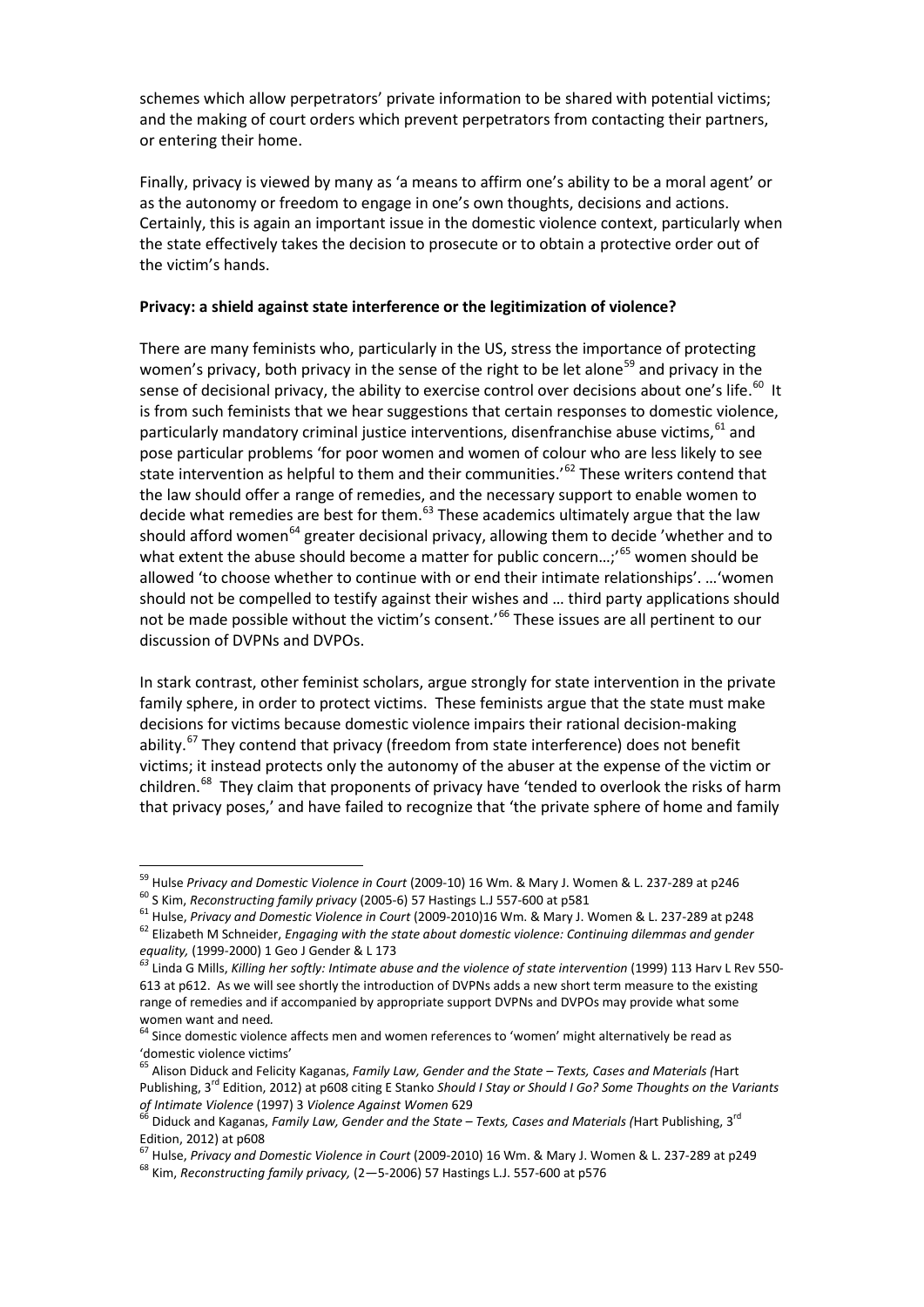is a site of peril and subordination,<sup>[69](#page-8-0)</sup> They perceive privacy as permitting, encouraging and legitimising violence against women.<sup>[70](#page-8-1)</sup> A stance of non-intervention is particularly condemned for the threat that it may pose to children.<sup>[71](#page-8-2)</sup>

Since valid arguments are undoubtedly raised by proponents for and against maintaining privacy in cases of domestic violence, it is perhaps inevitable that disagreements about the state's role continue. It seems, however, that even proponents of privacy accept that a private sphere entirely free of state interference is an 'impossible ideal.' <sup>72</sup> Indeed, neither the right to respect for private life afforded by Article 8 nor the right to privacy afforded by Article 12 of the Universal Declaration is unqualified. Article 12 refers to the right not to be subjected to 'arbitrary interference'. Interference with Article 8 of the European Convention is permissible in prescribed circumstances, including where necessary to prevent disorder or crime, to protect health or morals, or to protect the rights and freedoms of others. Perhaps most importantly, both the Universal Declaration and the European Convention **require** the state to intervene in certain circumstances, for example in order to protect the (absolute) right to life.

Shazia Choudhry and Jonathan Herring certainly suggest¸ that the need for the state to interfere with the right to respect for private life is particularly evident when one considers that Article 3 is an absolute right and that there are therefore 'no circumstances in which it is permissible for the state to infringe this right.<sup>[73](#page-8-4)</sup> It is their argument that 'the rights of another party [such as the perpetrator] cannot justify an infringement of someone's article 3 rights',  $74$  and indeed it is hard to disagree with the view that the perpetrator's qualified rights should not be allowed to trump the victim's absolute rights.

Where some might disagree with Choudhry and Herring, however, is in relation to their comments 'that other rights of the victim cannot justify an infringement of article  $3^{75}$  $3^{75}$  $3^{75}$  and that 'it cannot be successfully argued that a family's right of privacy justifies nonintervention by the state if that non-intervention is an infringement of one family member's article 3 rights .'

The difficulty, this author suggests, arises when the victim's own qualified right to nonintervention conflicts with her absolute rights to protection. Must the state always intervene, whether the circumstances?

A similar question arises even when a domestic violence case does not reach the level of severity that is required for Article 3, but instead engages Article 8. Article 8, by both providing a right to be protected from domestic violence and the right to freedom from state interference undoubtedly imposes a difficult burden upon the state. The state must in each case weigh up the different elements of the right to privacy. It must balance the victim's rights to protection and to freedom from interference one against the other whilst also balancing the victim's rights against the rights of others, including the perpetrator.

<sup>72</sup> Allen, *Coercing Privacy* (1998-1999) 40 Wm. & Mary L. Rev. 723-757 at p745

<span id="page-9-4"></span><span id="page-9-3"></span><sup>73</sup> Choudhry and Herring, *Righting Domestic Violence*, (2006) 20 IJLPF 95-119 at p98

<span id="page-9-5"></span> $74$  Ibid

<u>.</u>

<sup>69</sup> Allen, *Coercing Privacy* (1998-1999) 40 Wm. & Mary L. Rev 723-757 at p742

<sup>70</sup> Kim, *Reconstructing family privacy* (2005-2006) 57 Hastings L.J. 557-600 at p574 quoting E Schneider (2000) *Battered women and feminist lawmaking* 87-88

<span id="page-9-2"></span><span id="page-9-1"></span><span id="page-9-0"></span><sup>71</sup>Kim, *Reconstructing family privacy* (2005-2006) 57 Hastings L.J 557-600 at p581; Shazia Choudhry Mandatory Prosecution and Arrest in domestic violence in Julie Wallbank, Shazia Choudhry, Jonathan Herring (eds), *Rights, Gender and the Law,* Routledge 2010 page 150, 153

<span id="page-9-6"></span> $75$  Ibid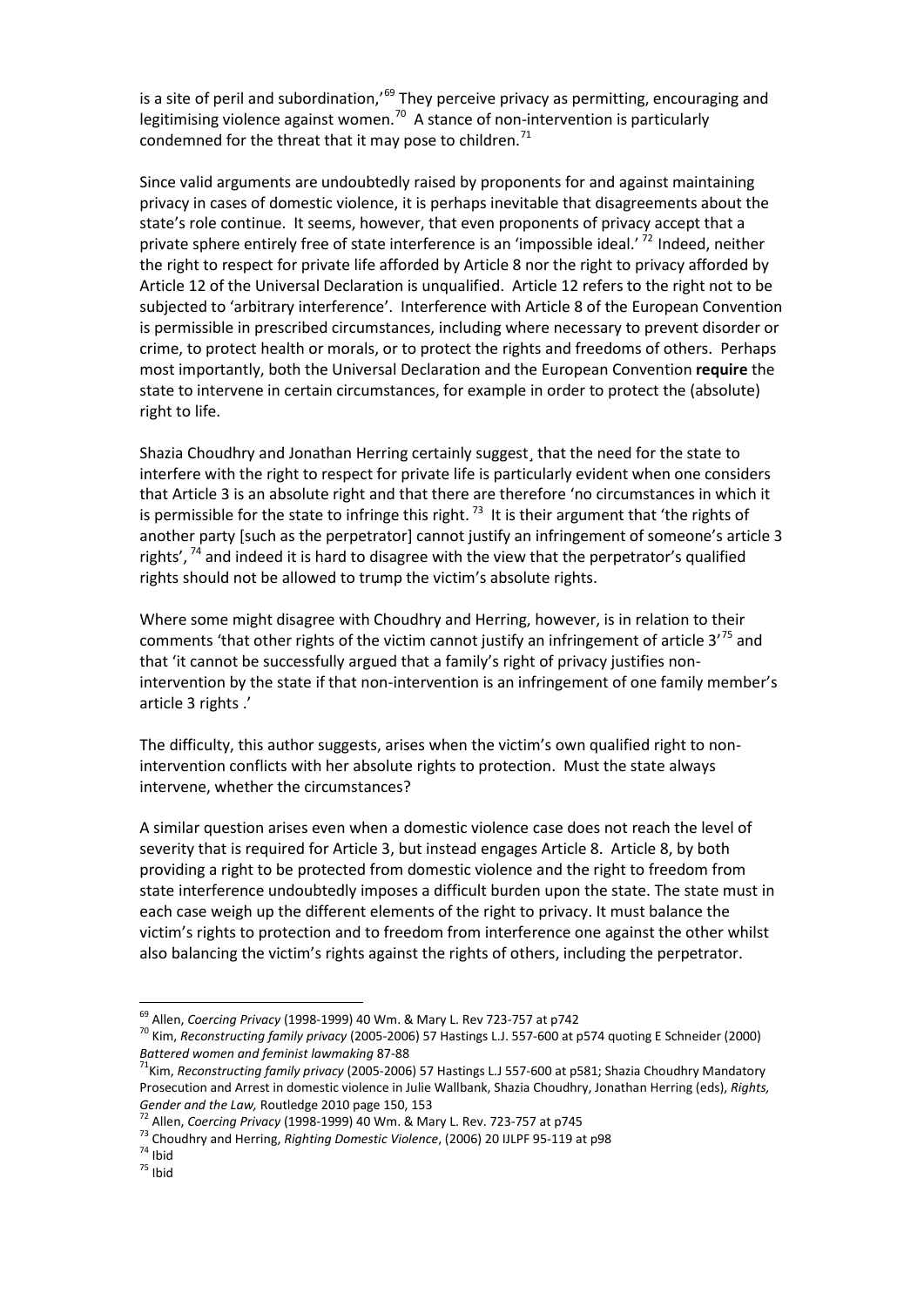According to Choudhry and Herring, the answer, where conflicts arise between the victim's rights, is, to intervene. Certainly, in a domestic violence case the state cannot justify its failure to protect a victim's article 3 rights by referring to that person's right to respect for private life.' <sup>[76](#page-9-0)</sup> What though of the situation, where the victim does not seek protection from the state, but in fact objects to state intervention?

The EctHR is itself, not ignorant to these debates about how and whether states should intervene in cases of domestic violence when a victim is not supportive of state action, acknowledging a lack of 'consensus among State Parties regarding the pursuance of the criminal prosecution against perpetrators of domestic violence when the victim withdraws her complaints.<sup>'[77](#page-9-1)</sup> What the EctHR makes clear in *Opuz*, however, is that to simply treat a case of domestic violence as a private matter is not an option.<sup>[78](#page-9-2)</sup> Authorities should seek to 'strike a balance between a victim's Article 2, Article 3 or Article 8 rights in deciding on a course of action.'<sup>[79](#page-9-3)</sup> In determining whether intervention, for example in the form of a prosecution unsupported by the victim, should proceed, certain factors should be considered: the seriousness of the allegation, the nature of the injuries, whether a weapon was used, whether threats are continuing, premeditation, the effects on children of the household, whether a threat to the health of the victim or others is ongoing, the current and historical state of the relationship between the victim and perpetrator, and the perpetrator's criminal record.<sup>[80](#page-9-4)</sup>

On the basis of the EctHR's ruling in *Opuz,* therefore, it seems that there may be instances when it might be appropriate for the state to limit its interference, where such interference is contrary to the victim's wishes. The issue, as in so many cases relating to European Convention rights, will be one of proportionality. Ideally, the state should provide a range of alternative means by which to protect domestic violence victims, together with the support that victims need to enable them to effectively determine the best option for them. As we will see in our next section, the English law does currently afford a range of remedies to domestic violence victims. These are not, however, all without criticism. The issue that we will consider shortly, therefore, is how the new measures might improve the protection offered to domestic violence victims, and indeed whether they might help the state strike the necessary balance between Articles 2, 3 and 8.

## **The current English law**

It is primarily through the civil law that domestic violence victims receive protection; usually by obtaining either a non-molestation order and/or an occupation order.

<span id="page-10-0"></span>A non-molestation order ('NMO') will prohibit an individual from molesting another individual with whom they are associated, or from molesting a relevant child.<sup>[81](#page-9-5)</sup> There are now relatively few domestic violence victims who fall outside the definition of associated persons.<sup>[82](#page-9-6)</sup> Furthermore, since it is accepted that molestation 'covers a wide range of

<span id="page-10-3"></span><span id="page-10-2"></span><span id="page-10-1"></span><sup>76</sup> See *Opuz v Turkey* (2010) 50 EHRR 48

<sup>77</sup> *Opuz v Turkey* (2010) 50 EHRR 48 at [138]

<span id="page-10-6"></span><span id="page-10-5"></span><span id="page-10-4"></span><sup>78</sup>Opuz v Turkey (2010) 50 EHRR 48 at [144] reiterating the ECtHR's earlier findings in *Bevacqua and S v Bulgaria*  no 71127/01 [83]

<sup>79</sup> *Opuz v Turkey* (2010) 50 EHRR 48 at [138]

<sup>80</sup> *Opuz* [138]

 $81$  Section 42(1) Family Law Act 1996

<sup>&</sup>lt;sup>82</sup> Section 62(3) FLA 1996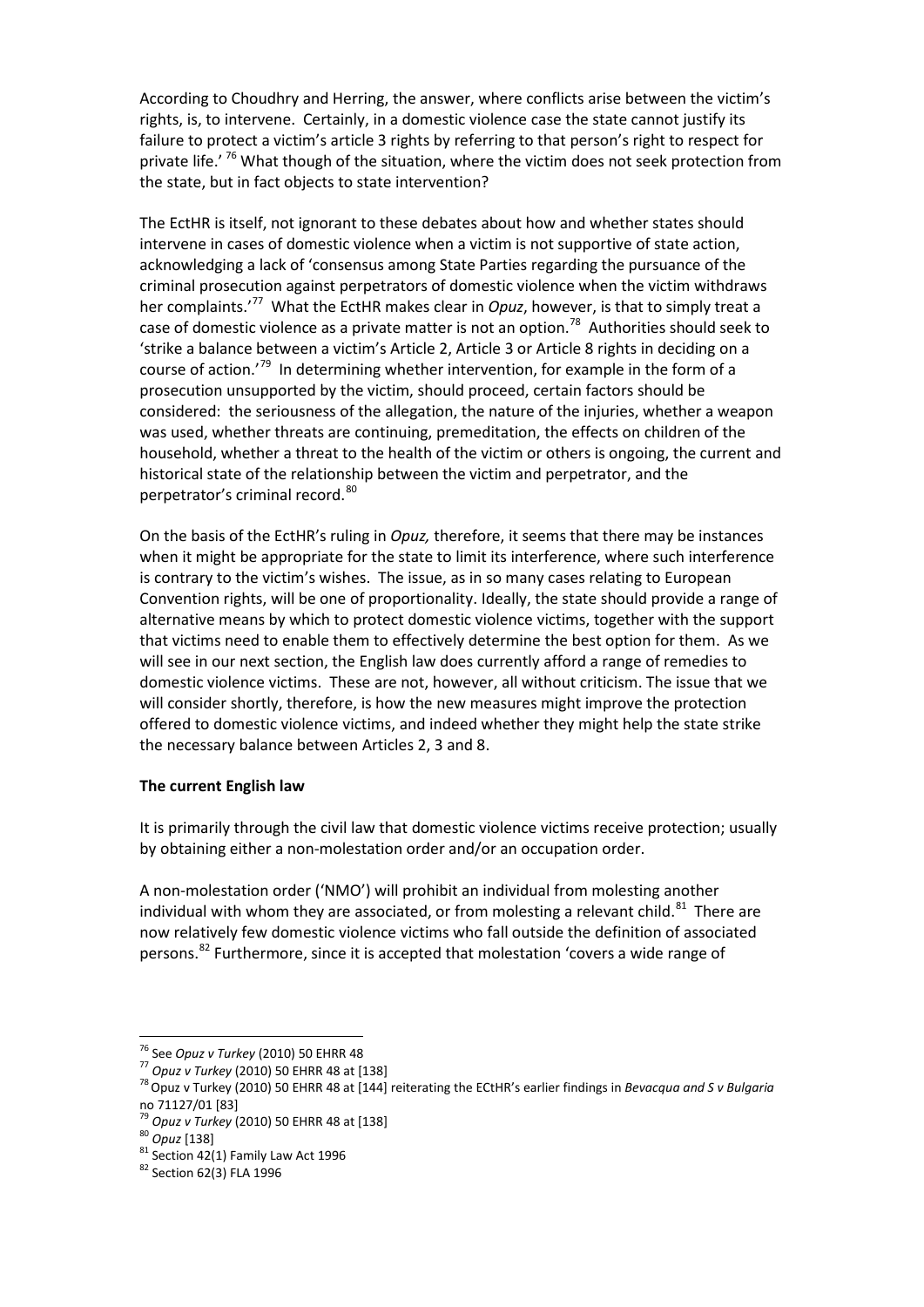behaviour ...', and encompasses 'but is wider than violence',  $^{83}$  an NMO is a valuable order that can be used to prohibit a wide range of behaviours which demonstrate the respondent's intent to cause distress or harm to the victim.<sup>[84](#page-10-1)</sup>

By contrast to the non-molestation order, an occupation order ('OO') does not prohibit violence; rather OOs are sought to regulate occupation of the family home (to exclude a violent individual from the home or a defined area around the property and/or to ensure the victim can remain in the home whilst the order is in force). Whilst an OO may afford substantial protection to a domestic violence victim, not all victims will be able to benefit from such orders, when they most need them. First, only limited categories of individuals can apply for an OO.<sup>[85](#page-10-2)</sup> Second, research suggests that the courts have been unwilling to grant without notice OOs.

Perhaps the most significant problem for the victim who seeks either an NMO or OO, however, is that they must apply personally to court. Legal costs and a lack of legal aid can be a significant barrier to obtaining an order.<sup>[86](#page-10-3)</sup> A potential remedy does exist at Section 60 FLA, a provision which permits a third party to apply for a remedy on the victim's behalf. However, unlike Section 63C FLA which permits a third party<sup>[87](#page-10-4)</sup> to apply for a forced marriage protection order, Section 60 has not been implemented. Of course, the use of Section 60 could be seen as overly paternalistic and, if one believes that it should be the victim's choice whether an order is sought, also an interference with victim autonomy. If a third party were to seek a non-molestation order on the victim's behalf, however, more applications might proceed to fruition (at least where third party evidence is available to support the application) not least because the victim's feelings of guilt and fear of reprisals from the perpetrator would potentially be alleviated.<sup>[88](#page-10-5)</sup> More victims might thus be protected.

Where the criminal law, instead of the civil law, is used to prosecute the perpetrator of domestic violence,<sup>[89](#page-10-6)</sup> decision-making is almost entirely removed from the victim's hands. The victim is not party to the proceedings. They may provide a victim personal statement commenting upon matters such as bail, intimidation and how the violence has affected them; they may choose to give evidence in support of their allegations of domestic violence. It is, however, the police's decision whether to arrest a perpetrator or to investigate an allegation of violence. It is the Crown Prosecution Service (CPS) who decide whether prosecution is in the public interest, and thus whether the state will seek to punish the perpetrator.

Key factors for the CPS when it decides whether to pursue a prosecution include the victim's willingness to engage in the criminal process and the nature of the victim's relationship with

.<br>-

<span id="page-11-1"></span><span id="page-11-0"></span><sup>&</sup>lt;sup>83</sup> ' It encompasses any form of serious pestering or harassment and applies to any conduct which could properly be regarded as such a degree of harassment as to call for the intervention of the court; Law Commission Report (No 207) *Domestic Violence and Occupation of the Family Home, (*HMSO, 1992)

<span id="page-11-2"></span><sup>84</sup> *Johnson v Walton* [1990] 1 FLR 350, *Vaughan v Vaughan* [1973] 3 All ER 449; *Horner v Horner* [1982] 2 All ER 495

<span id="page-11-3"></span> $85$  Those who are legally entitled to occupy a property, their current or former spouse, civil partner or cohabitant <sup>86</sup> Mandy Burton, *Legal Responses to Domestic Violence*, (Routledge Cavendish, 2009) at p47; Home Affairs Select Committee, *Domestic violence, forced marriage and honour-based violence,* (HC) 2007-08 263-II at [283-4]

<sup>87</sup> Family Law Act 1996 (Forced Marriage) (Relevant Third Party) Order 2009 SI 2009/2023

<span id="page-11-4"></span><sup>88</sup> Burton, *Legal Responses to Domestic Violence* (Routledge Cavendish, 2009) at p48

<span id="page-11-6"></span><span id="page-11-5"></span><sup>&</sup>lt;sup>89</sup> Whilst there is no specific offence of domestic violence, the perpetrator of domestic violence may be prosecuted for one or more of a range of criminal offences including: offences such as harassment (s2 Protection from Harassment Act 1997); assault occasioning actual bodily harm (s47 Offences against the Person Act 1861 (OAPA) $^{89}$ , malicious wounding and inflicting grievous bodily harm (s20 OAPA), wounding and causing grievous bodily harm with intent (s 18 OAPA) or, making threats to kill (s16 OAPA)<sup>89</sup>.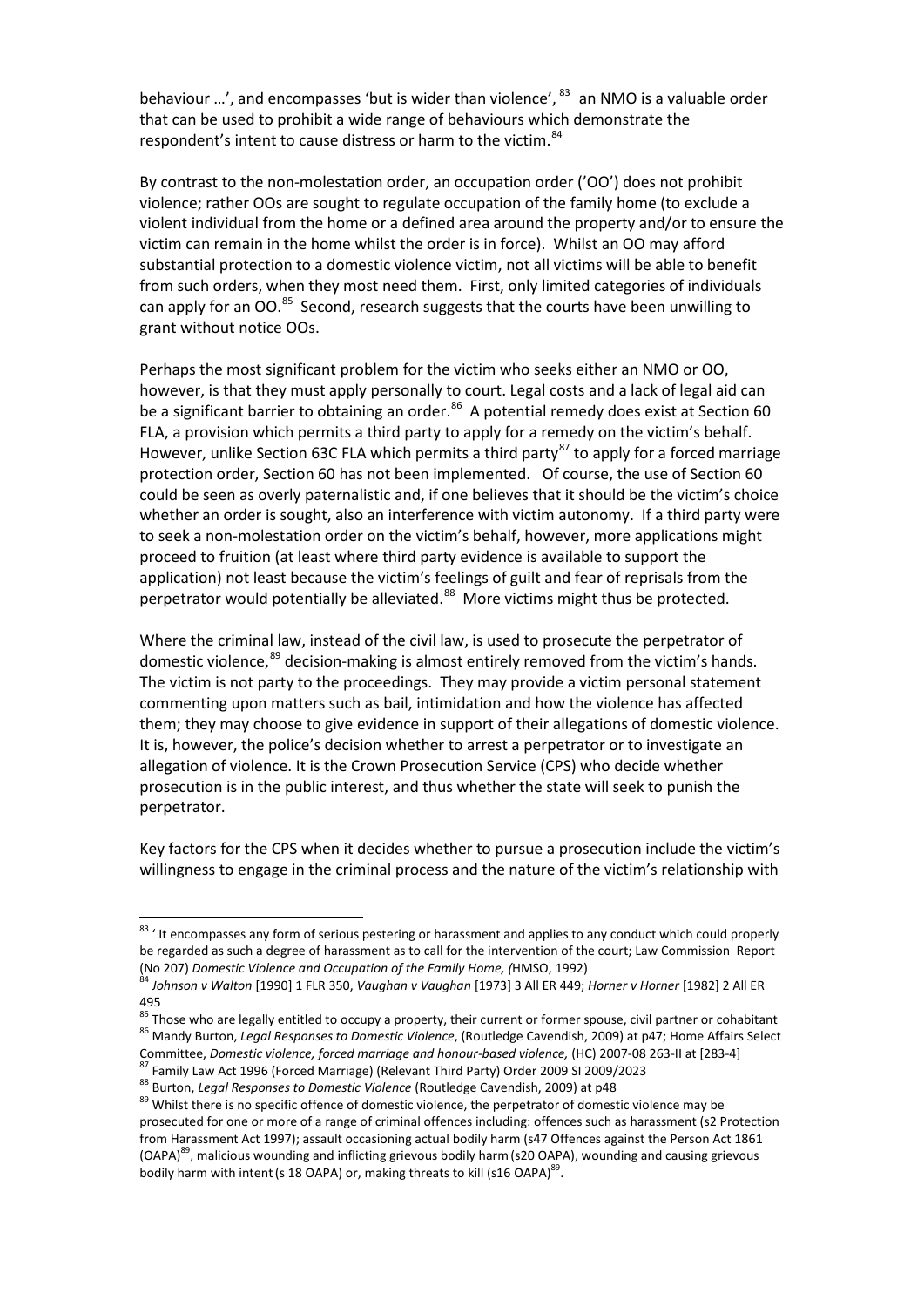the perpetrator. <sup>[90](#page-11-0)</sup> Such willingness to engage in the process will itself be influenced by various factors, including intimidation by the perpetrator and the provision or lack of provision of support and protection for the victim themselves.<sup>[91](#page-11-1)</sup> Crucially, 'research indicates that from a victim's perspective, the ability of the [criminal justice system] to provide safety is key to the decision about 'staying in' or 'dropping out' of the system'<sup>[92](#page-11-2)</sup> (and thus also to the state punishing the perpetrator, and potentially preventing further violence). For the victim, however, such safety is not guaranteed; unless the victim seeks and obtains protection through the civil courts they are largely reliant upon the police and the courts to ensure they are safe whilst criminal proceedings progress. Whilst one might imagine that bail conditions, for example conditions not to contact a victim, would be an effective means by which to afford victim safety, Mandy Burton has suggested that 'the protection offered to victims of domestic violence through bail conditions must ... be questioned.<sup>'[93](#page-11-3)</sup>

#### **Domestic violence protection orders and notices**

At present, it seems that the legal framework for protecting victims of domestic violence, punishing perpetrators and preventing further violence, could be improved. One particular situation where domestic violence victims face significant risks is when the police attend a domestic violence incident but do not subsequently remand the perpetrator in custody. Civil injunctions will not always be readily, immediately available  $94$ , yet research highlights;

'this is a time of increased risk to a victim. Where a risk assessment is undertaken it is frequently deemed necessary for the victim to consider leaving the address (with dependants where applicable) and/or for an injunction to be sought to prevent further abuse or harassment.… Leaving home can have a negative impact on the victim's well-being and causes disruption to the victim's children and could well be another factor in the prosecution attrition rate.'<sup>[95](#page-11-5)</sup>

It is in response to this shortcoming that the provisions of Sections 24-30 of the Crime and Security Act 2010 were piloted in three police force areas in 2011 -2012. Their roll out nationwide was subsequently recommended,<sup>[96](#page-11-6)</sup> and DVPNs and DVPOs are available nationally from March 2014.

The evaluation of the pilots ('the evaluation') certainly seems to offer some support for wider roll out of DVPNs and DVPOs. DVPOs were viewed positively by practitioners as a welcome addition to existing responses. The majority of victim-survivors who benefited

<sup>90</sup> Note the list of factors outlined by the ECtHR in *Opuz* at [138] as relevant when considering whether to proceed with prosecution includes the victim's current and past relationship with the perpetrator

<span id="page-12-0"></span><sup>&</sup>lt;sup>91</sup> M Hester et al, *Domestic Violence: Making it through the Criminal Justice System (Northern Rock Foundation,* 2003)

<span id="page-12-1"></span><sup>92</sup> Unattributed, *Domestic Violence Protection Notices (DVPNs) and Domestic Violence Protection Orders (DVPOs) Section 24-33 Crime and Security Act 2010: Interim Guidance Document for Police Regional Pilot Schemes, June 2011-June 2012*, at p1

<span id="page-12-2"></span><sup>93</sup> M Burton, *Legal Responses to Domestic Violence* (Routledge Cavendish, 2009) at p103. Since Burton made this comment the criminal courts have gained new powers to make restraining orders upon sentence and upon acquittal (Section 5 and 5A(1) PHA 1997), however these provisions come into play at the end of proceedings and will not protect a victim from reprisals or intimidation during proceedings.

<span id="page-12-4"></span><span id="page-12-3"></span><sup>94</sup> Unattributed, *Domestic Violence Protection Notices (DVPNs) and Domestic Violence Protection Orders (DVPOs) Section 24-33 Crime and Security Act 2010: Interim Guidance Document for Police Regional Pilot Schemes, June 2011-June 2012* (2012) at [1.5]

<span id="page-12-5"></span> $\overline{95}$  Ibid at [1.4]

<span id="page-12-7"></span><span id="page-12-6"></span><sup>&</sup>lt;sup>96</sup>Liz Kelly et al, *Evaluation of the Pilot of Domestic Violence Protection Orders,* Home Office, November 2013 ('the Evaluation') at p7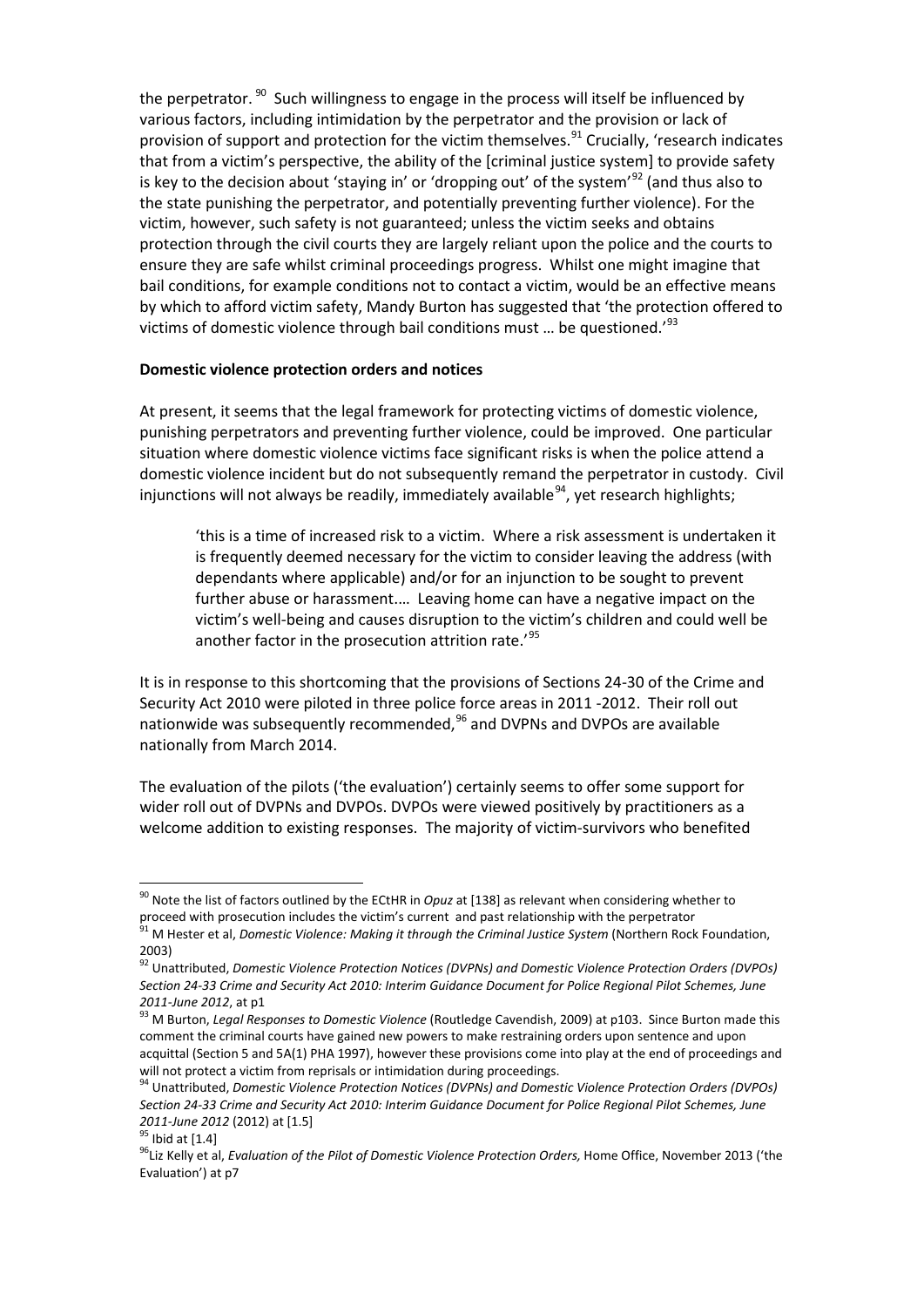from a DVPO considered DVPOs to be useful. They felt they made them safer.<sup>[97](#page-12-0)</sup> The qualified conclusions of the evaluation are that DVPOs were effective in reducing domestic violence and abuse,<sup>[98](#page-12-1)</sup> and that, particularly in cases where the police had been called out on three or more occasions, DVPOs resulted in reduced re-victimisation (or at least a reduction in further police call outs).<sup>[99](#page-12-2)</sup> The evaluation thus reflects the positive findings relating to similar schemes overseas<sup>[100](#page-12-3)</sup>.

These measures were also welcomed, pre-pilot, as 'potentially human rights enhancing measures.<sup>'[101](#page-12-4)</sup> As we consider below, however, these measures, will also interfere with victims' and perpetrators' human rights.<sup>[102](#page-12-5)</sup> Although questions were asked, pre-pilot, about how victims' and children's rights to protection would be balanced with competing rights to home, private and family life,<sup>[103](#page-12-6)</sup> the current government guidance on implementing DVPNS and DVPOs provides no advice on how such a balance should be achieved. The issue of how DVPNs and DVPOs impact upon victims' and perpetrators' rights was largely disregarded in the evaluation (whilst the evaluation remarks on the absence of challenges to orders on human rights grounds, no consideration is given to how the police and courts undertook the human rights balancing exercise, or whether perpetrators wished to, but were unable to bring such challenges). Unfortunately, human rights issues again appear to be have been ignored in the DVPO impact assessment, $104$  perhaps understandably given the lack of consideration of human rights in the evaluation. It is suggested, here, however, that the human rights implications of DVPNs and DVPOs cannot be ignored.

A DVPN is essentially a written notice, personally served by the police upon the alleged perpetrator ('P'), which states why it has been issued, what is prohibited and the consequences of breach. It must state that P is prohibited from molesting the victim ('V'). It may also include provisions similar to those found in OOs, which ensure V can continue to occupy the family home and which regulate P's rights to enter and occupy the property and its environs.

The benefits of a DVPN can be seen immediately; the fact that P is forbidden from molesting V, that P may also be told to leave the home and area, potentially offer V immediate protection and respite from violence. It is equally evident, however, that a DVPN, particularly a DVPN which restrains P from entering the family home, will impact upon P's ability to maintain his relationship with V and any children and will prevent P from being able to choose where and with whom to live. It thus affects his private and his family life.

The legislation currently envisages that a DVPN will last for 48 hours maximum, with an application for a DVPO being made during that period. This short time period seems sensible when one considers that the threshold for granting a DVPN is relatively low, the

.<br>-

<sup>&</sup>lt;sup>97</sup> Ibid

<span id="page-13-0"></span><sup>98</sup> The quantitative research findings do suggest DVPOs were effective (subject to the qualification that there may have been other factors that influenced the statistics). Note the analysis does not take account of severity of incidents (whether the level of harm escalated or decreased). The average follow-up period was approximately one year, and further research will be needed to ascertain long term impact. (See the Evaluation at p6)

<span id="page-13-2"></span><span id="page-13-1"></span><sup>99</sup> It is unknown whether victims did not call the police again because violence had reduced or because they did not want the police to grant another DVPN, or did not want another DVPO to be made (this is not considered in the evaluation report)

<span id="page-13-3"></span><sup>100</sup> Home Office, *Tough new powers to help victims break cycle of domestic violence, Press Release, 29 September 2009* <http://press.homeoffice.gov.uk/press-releases/tough-new-powers>

<span id="page-13-5"></span><span id="page-13-4"></span><sup>&</sup>lt;sup>101</sup> Joint Human Rights Committee, *Human Rights Joint Committee – Twelfth Report of Session 09/10, 23 February* 2010 HL67/HC 402 at [1.101]

<sup>&</sup>lt;sup>102</sup> European Convention Article 1, Protocol 1: right to property

<span id="page-13-7"></span><span id="page-13-6"></span><sup>103</sup> Lucy Crompton, *DVP Notices and Orders: Vulnerable to Human Rights Challenge?* [2013] Fam Law 1588 <sup>104</sup> Home Office, *Domestic Violence Protection Orders Impact Assessment*, October 2013.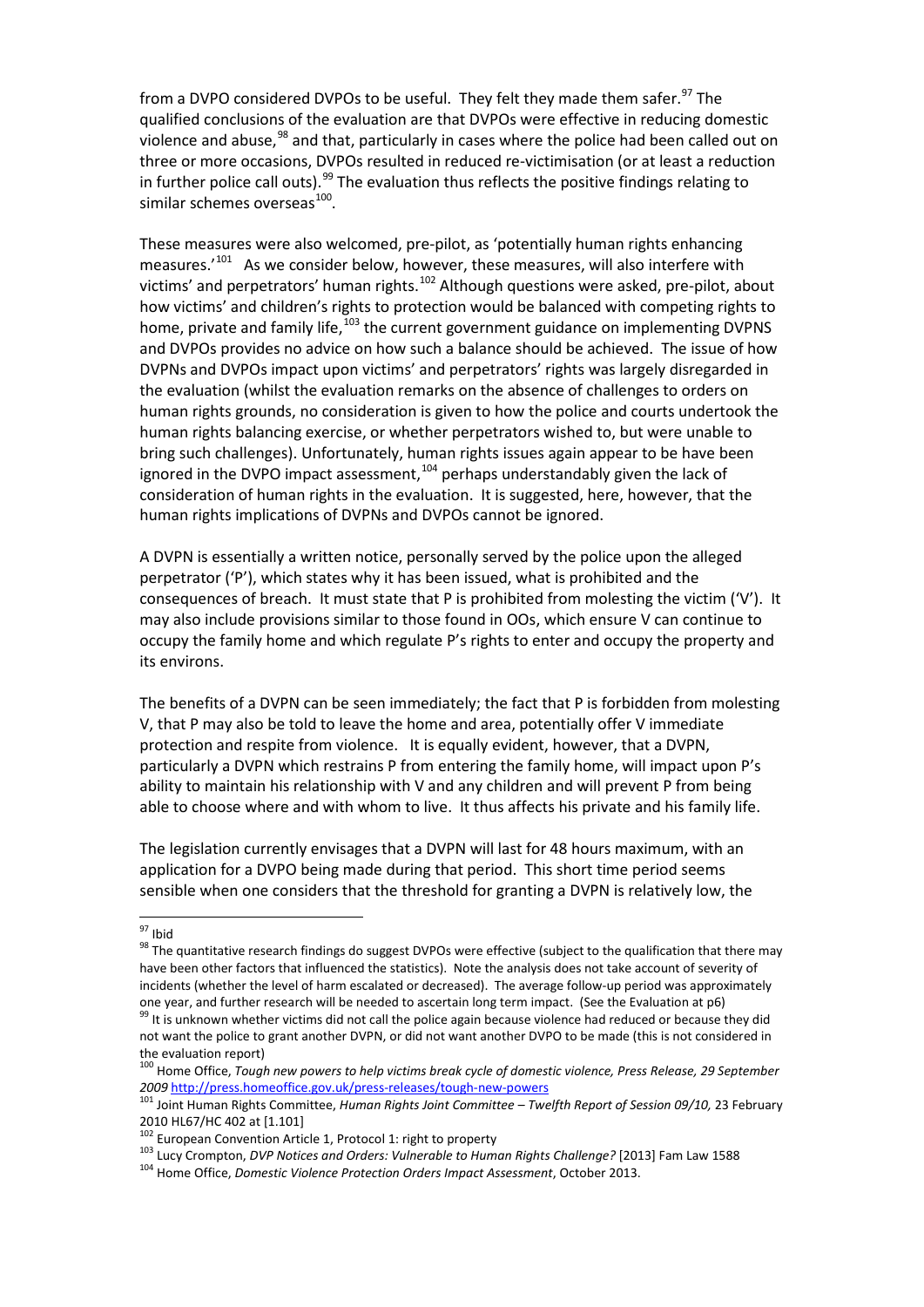DVPN is granted not by a court but by a police officer,  $105$  and there may be potentially significant impacts upon V, P and other family members. This view was apparently shared by the Joint Committee on Human Rights, who considered the short duration of DVPNs as one of several safeguards likely to assist in ensuring a proportionate balance between competing rights. Indeed, upon that basis the Joint Committee Rights concluded the DVPN provisions did 'not pose a significant risk of incompatibility with either the right to respect for home, family and private life or the right to respect for the peaceful enjoyment of possessions'.<sup>[106](#page-13-1)</sup>

Unfortunately, however, this safeguard cannot be guaranteed going forward. First, the evaluation recommends considering extending the length of a DVPN to between 4 and 7 days.<sup>[107](#page-13-2)</sup> Second, and of greater concern, a DVPN may already, in some circumstances, last significantly longer than even 7 days. Provided that an application is made to the court for a DVPO within 48 hours of the DVPN being made, the DVPN then remains in force until the court determines the DVPO application. If the magistrates adjourn the DVPO hearing (as they are entitled to do) this means that P 'can remain excluded from his home until the end of the adjournment with no criminal charge and no finding of fact by a court.'<sup>[108](#page-13-3)</sup> The impact upon P's Article 8 rights in such circumstances would be significant. Indeed, the Joint Committee made clear that '[t]he longer that a DVPN remains in force without full consideration of the case by an independent and impartial tribunal, the greater the risk that a longer eviction from the home coupled with a lack of judicial oversight could be disproportionate and in breach of the right to respect for private life and potentially, the right to a fair hearing by an independent and impartial tribunal.' $^{109}$  $^{109}$  $^{109}$ 

This is one of the reasons why it is so important that care is taken by the authorizing officer ('AO') who grants the DVPN, to ensure that not only are the statutory grounds for a DVPN satisfied, but that the appropriate balancing of human rights is undertaken.

The AO must be satisfied before granting a DVPN that there are reasonable grounds for believing P has been violent to or has threatened violence to V, that V is an associated person (as defined under the FLA 1996) and that the notice is necessary to protect V from violence or a threat of violence. $^{110}$  $^{110}$  $^{110}$  Unfortunately neither the statute nor the guidance define the term 'violence'. The protection offered to victims will depend greatly upon whether violence is defined to mean physical violence,<sup>[111](#page-13-6)</sup> or whether a more expansive definition is adopted encompassing both physical and non-physical forms of abuse. *[112](#page-13-7)* The evaluation sheds no light on how the term was interpreted, and indeed fails to identify the lack of definition as a problem. It is suggested, however, that this issue should be addressed within government guidance, to ensure the police and courts do use the wider definition, encompassing both the physical and non-physical elements of harm which engage Articles 3 and 8.

.<br>-

<sup>&</sup>lt;sup>105</sup> Currently a superintendent but the evaluation recommends that consideration be given, on operational grounds, to grant the power to an inspector

<span id="page-14-1"></span><span id="page-14-0"></span><sup>&</sup>lt;sup>106</sup> Joint Human Rights Committee, *Human Rights Joint Committee – Twelfth Report of Session 09/10, 23 February* 2010 HL67/HC 402 at 1.110

<span id="page-14-2"></span><sup>&</sup>lt;sup>107</sup> The evaluation at p7

<sup>108</sup> Lucy Crompton, *DVP Notices and Orders: Vulnerable to Human Rights Challenge?* [2013] Fam Law 1588 at p1592

<span id="page-14-4"></span><span id="page-14-3"></span><sup>&</sup>lt;sup>109</sup> Joint Human Rights Committee, *Human Rights Joint Committee – Twelfth Report of Session 09/10, 23 February* 2010 HL67/HC 402 at [1.111]

<sup>&</sup>lt;sup>110</sup> Crime and Security Act 2010 s24

<span id="page-14-7"></span><span id="page-14-6"></span><span id="page-14-5"></span><sup>111</sup> As in *Danesh v Kensington and Chelsea Royal London Borough Council* [2006] EWCA Civ 1404, [2007] 1 WLR 69 <sup>112</sup> *Yemshaw v London Borough of Hounslow* [2011] UKSC 3; Home Office, *Domestic Violence and Abuse, <https://www.gov.uk/domestic-violence-and-abuse>*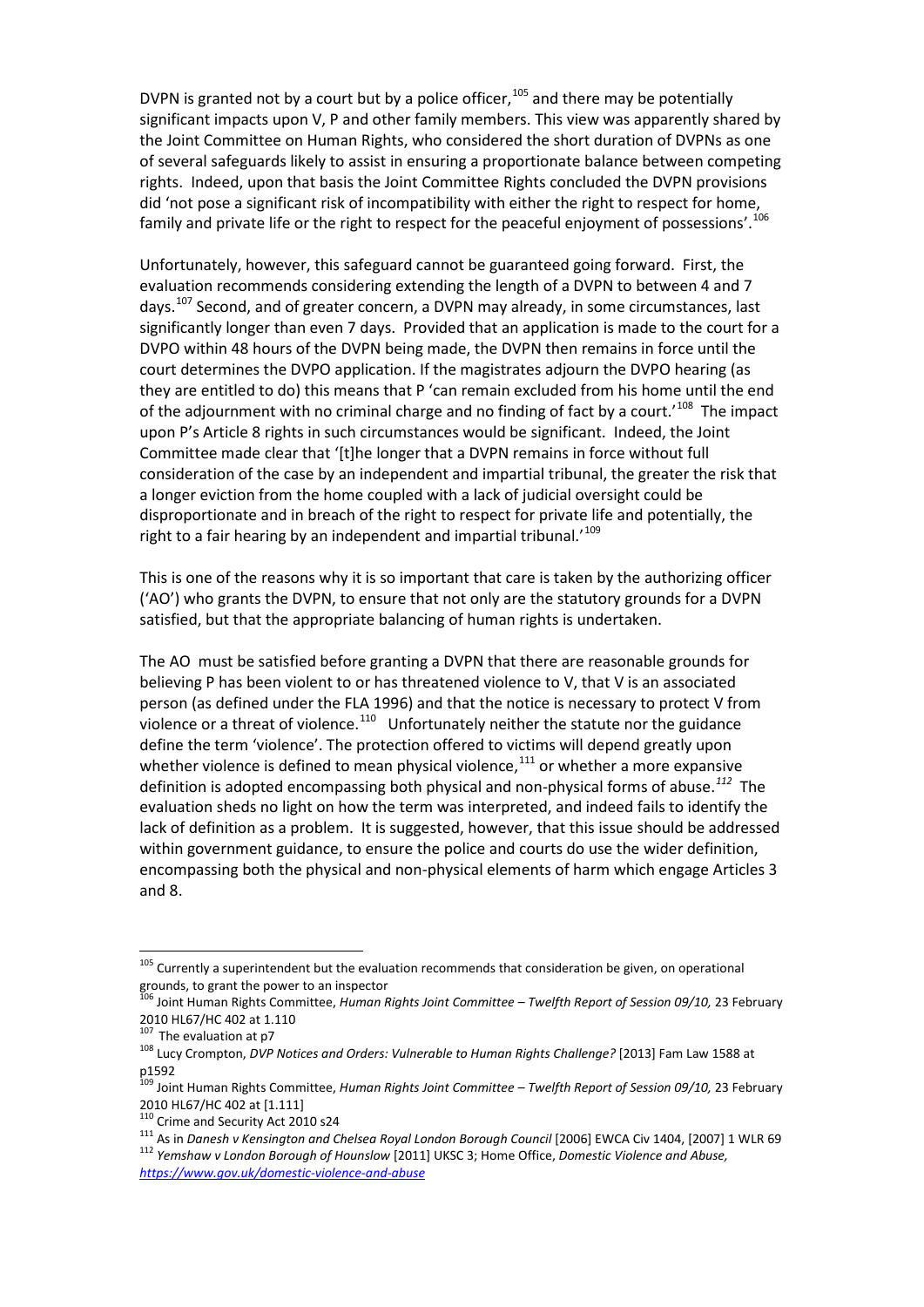Before issuing a DVPN the AO must also consider other matters: the welfare of any children; representations by P; the opinion of anyone other than V who lives in the premises from which P would be excluded; and the wishes of V. $^{113}$  $^{113}$  $^{113}$  They must consider: what the DVPN will achieve and whether that aim could be achieved by less disruptive means such as bail conditions; whether the risk of harm is too great to allow P to return to the home; and whether the removal and exclusion of P is the only option to reduce the threat or risk of violence. There are clear echoes in this guidance of the doctrine of proportionality inherent in ECtHR jurisprudence, as is appropriate given the potential for interference with P's and V's home and family life. It is also appropriate that the views of both V and P are considered.

It is important to note, however, that despite oblique references to the rights of V, P and other family members, the guidance provides no detail of V's rights under Articles 2, 3 and 8, nor P's Article 8 rights, nor the application of these rights.<sup>[114](#page-14-1)</sup> Indeed the only reference to Article 3 relates to P, and the risk that P's Article 3 rights may be breached if the DVPN removes P from their home and that removal (perhaps because they are mentally ill or have a learning disability) results in them suffering inhumane or degrading treatment, for example because they lack adequate shelter, food, water or basic hygiene facilities.<sup>[115](#page-14-2)</sup> It is unsurprising, therefore, that questions have been raised about whether the AO will be able to effectively conduct the human rights balancing exercise.<sup>[116](#page-14-3)</sup> Whilst the DVPN itself lasts only 48 hours, and is accordingly of an interim nature, it is no less important that the balancing exercise is appropriately undertaken at that stage. As Crompton notes 'the damage of unfairly removing a suspect from his home is not easily redressed nor is the stigma of labelling him an abuser when there is insufficient evidence to arrest him and there have been no findings by a civil court.<sup>'[117](#page-14-4)</sup> The 'long lasting or permanent effects' of such interim decisions cannot be ignored. $118$ 

Once a DVPN has been issued, as noted earlier, the guidance envisages that the police will automatically apply to a specialist domestic violence court, or the magistrates' court for a DVPO. The court may make a DVPO if satisfied on the balance of probabilities that the grounds, which mirror the grounds for the DVPN, are met. This DVPO will last for at least 14 days but no more than  $28.119$  $28.119$  It must prohibit molestation. It may include provisions regulating occupation and use of the family home.<sup>[120](#page-14-7)</sup>

<span id="page-15-0"></span>It is when the DVPO is granted, particularly when exclusion requirements are attached, that the most significant incursion into V and P's rights will undoubtedly be felt. The Joint Committee were clearly not convinced that a DVPO was needed, noting;

'The DVPO lasts for a significantly longer time-frame and has the potential to impact significantly on the home, family and private life of both the victim and the suspect. … the Government does not appear to have provided evidence for the need for a

<span id="page-15-4"></span><span id="page-15-3"></span><span id="page-15-2"></span><span id="page-15-1"></span>-

<span id="page-15-6"></span><span id="page-15-5"></span><sup>114</sup> Lucy Crompton, *DVP Notices and orders: vulnerable to human rights challenge?* [2013] Fam Law 1588 <sup>115</sup> Unattributed, *Domestic Violence Protection Notices (DVPNs) and Domestic Violence Protection Orders (DVPOs) Section 24-33 Crime and Security Act 2010: Interim Guidance Document for Police Regional Pilot Schemes, June 2011-June 2012* at [5.2.11]

<sup>119</sup> Sections 28(10) and (11) Crime and Security Act 2010

 $113$  Crime and Security Act 2010 s24(3) and (5)

<span id="page-15-7"></span><sup>116</sup> Lucy Crompton, *DVP Notices and orders: vulnerable to human rights challenge?* [2013] Fam Law 1588, 1589 <sup>117</sup> Lucy Crompton, *DVP Notices and orders: vulnerable to human rights challenge?* [2013] Fam Law 1588 at p1589

<span id="page-15-8"></span><sup>118</sup> See *Micallef v Malta* (2010) 50 EHRR 37 at p39 cited by Lucy Crompton, *DVP Notices and orders: vulnerable to human rights challenge?* [2013] Fam Law 1588 at p1589

<span id="page-15-9"></span> $120$  Section 28(6) - 28(8) Crime and Security Act 2010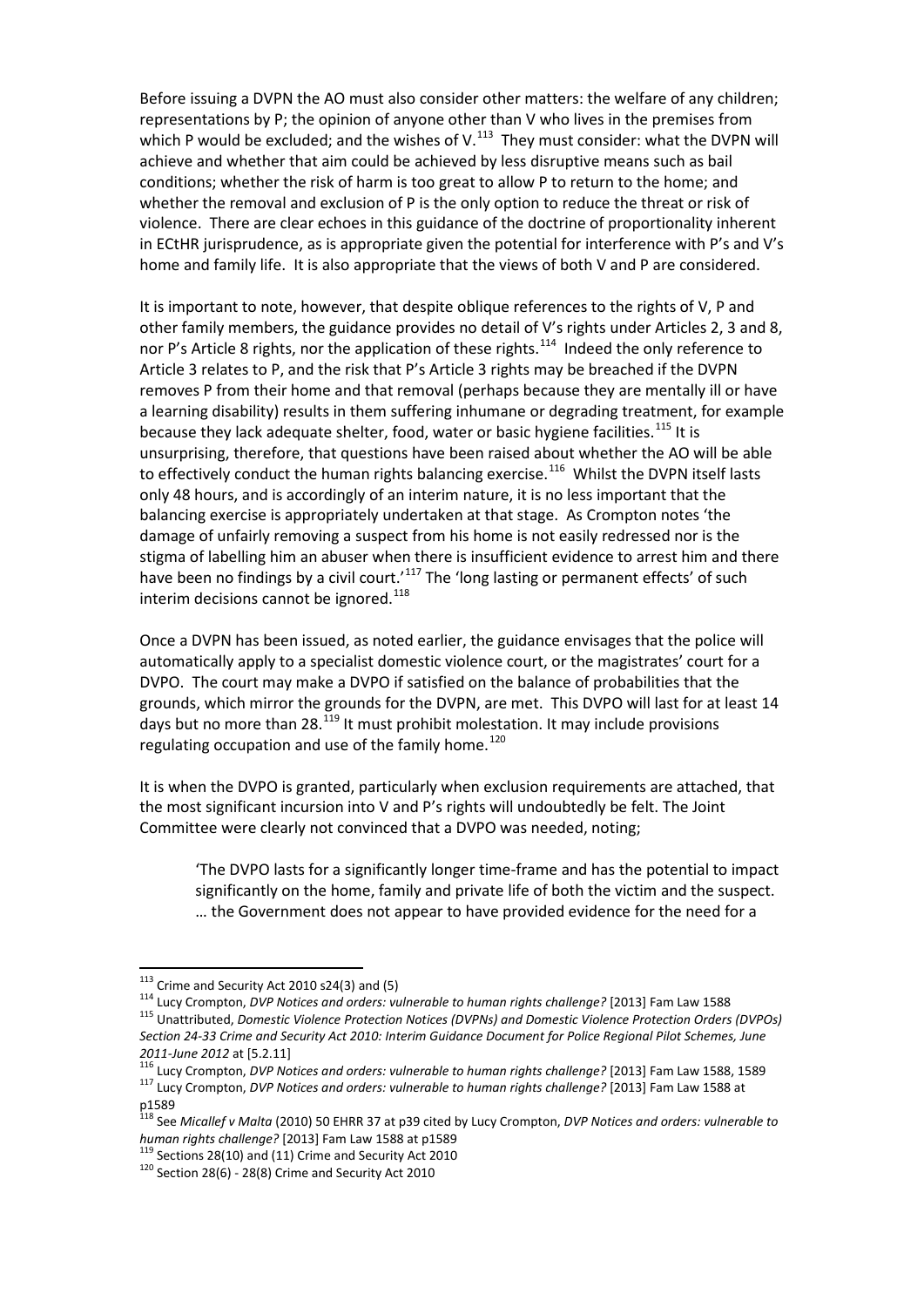"Go" order which lasts for up to a month. We note that the time-frame for these orders in other jurisdictions appears to be much shorter.<sup>[121](#page-15-0)</sup>

Indeed the Joint Committee had such concerns about DVPOs that they suggested the Government should provide further evidence that such a measure was appropriate, particularly given the availability of alternative civil law protection.<sup>[122](#page-15-1)</sup> Despite these comments the Government chose to proceed with the 28 day DVPO. 78% of the 414 DVPOs made during the pilots were imposed for the full 28 days.<sup>[123](#page-15-2)</sup> Furthermore, more than twothirds (69%) included restrictions from entering the home or coming near the victim.

These statistics might not cause such concern, if there were evidence to indicate that magistrates, when making DVPOs, had balanced the respective rights of V and P. In fact statistics indicate that the emphasis may have been on protecting V. Certainly it seems far easier to obtain a DVPO than an OO. Whilst it is settled jurisprudence that an OO is a draconian remedy, which should be used only in exceptional circumstances, *[124](#page-15-3)* DVPOs were made in 89% of cases (and in 69% of these cases with exclusion requirements attached). This can perhaps be explained by the less stringent statutory test which applies to DVPO applications, and the lack of an explicit balancing requirement. It undoubtedly, however, raises questions about whether courts are considering the rights of both V and P when making DVPO applications. [125](#page-15-4)

Questions also remain to be answered about how V's rights to protection and V's rights to privacy or autonomy have been balanced. Whilst the magistrates must consider V's opinion before making an order, $126$  it is clear that the Government intended it to be possible for DVPOs to be obtained even if V did not support the proceedings.<sup>[127](#page-15-6)</sup>Although it seems that some DVPOs may have been refused because of victim opposition,<sup>[128](#page-15-7)</sup> the evaluation provides insufficient information to confirm to what extent victims views are influencing the police and the courts.<sup>[129](#page-15-8)</sup>

In any event, it is suggested that more advice could be provided to practitioners about V's rights, the balance to be achieved between V's protection and autonomy, and the benefits of listening to and working with V. Certainly, Mills has suggested that 'battered women are safest … and feel most respected – when they willingly partner with state actors … a battered woman needs a healing response to the intimate abuse, one that nurtures her strengths and empowers her to act.'<sup>[130](#page-15-9)</sup>

<u>.</u>

<span id="page-16-0"></span><sup>125</sup> Lucy Crompton, *DVP Notices and orders: vulnerable to human rights challenge?* [2013] Fam Law 1588 at p1592

<sup>&</sup>lt;sup>121</sup> Joint Human Rights Committee, *Human Rights Joint Committee – Twelfth Report of Session 09/10, 23 February* 2010 HL67/HC 402 at 1.112

 $122$  Ibid

<sup>&</sup>lt;sup>123</sup> Evaluation page 61.

<sup>124</sup> See *Chalmers v Johns* [1999] 1 FLR 392 per Thorpe LJ at [395]; *Dolan v Corby* [2012] 2 FLR 1031

<sup>&</sup>lt;sup>126</sup> Section 28(4) Crime and Security Act 2010

<span id="page-16-1"></span><sup>127</sup> Unattributed, *Domestic Violence Protection Notices (DVPNs) and Domestic Violence Protection Orders (DVPOs) Section 24-33 Crime and Security Act 2010: Interim Guidance Document for Police Regional Pilot Schemes, June 2011-June 2012* at [5.2.5] and [5.5.8]; The Magistrates' Courts (Domestic Violence Protection Order Proceedings) Rules 2011 SI 2011/1434 effecting amendments to the Civil Evidence Act 1995 and the Magistrates' Court (Hearsay Evidence in Civil Proceedings) Rules 1999

<span id="page-16-3"></span><span id="page-16-2"></span><sup>&</sup>lt;sup>128</sup> Evaluation page 16, 54 DVPOs were refused (11%) but note some of these applications were withdrawn or adjourned.

 $129$ <sup>The</sup> police are not obliged to seek V's views when applying for a DVPO, although they must do so before granting a DVPN. The magistrates must similarly consider V's views before making the DVPO

<span id="page-16-4"></span><sup>&</sup>lt;sup>130</sup> L Mills *Killing her softly: Intimate abuse and the violence of state intervention, (1999) 113 Harv L Rev 550 at* p551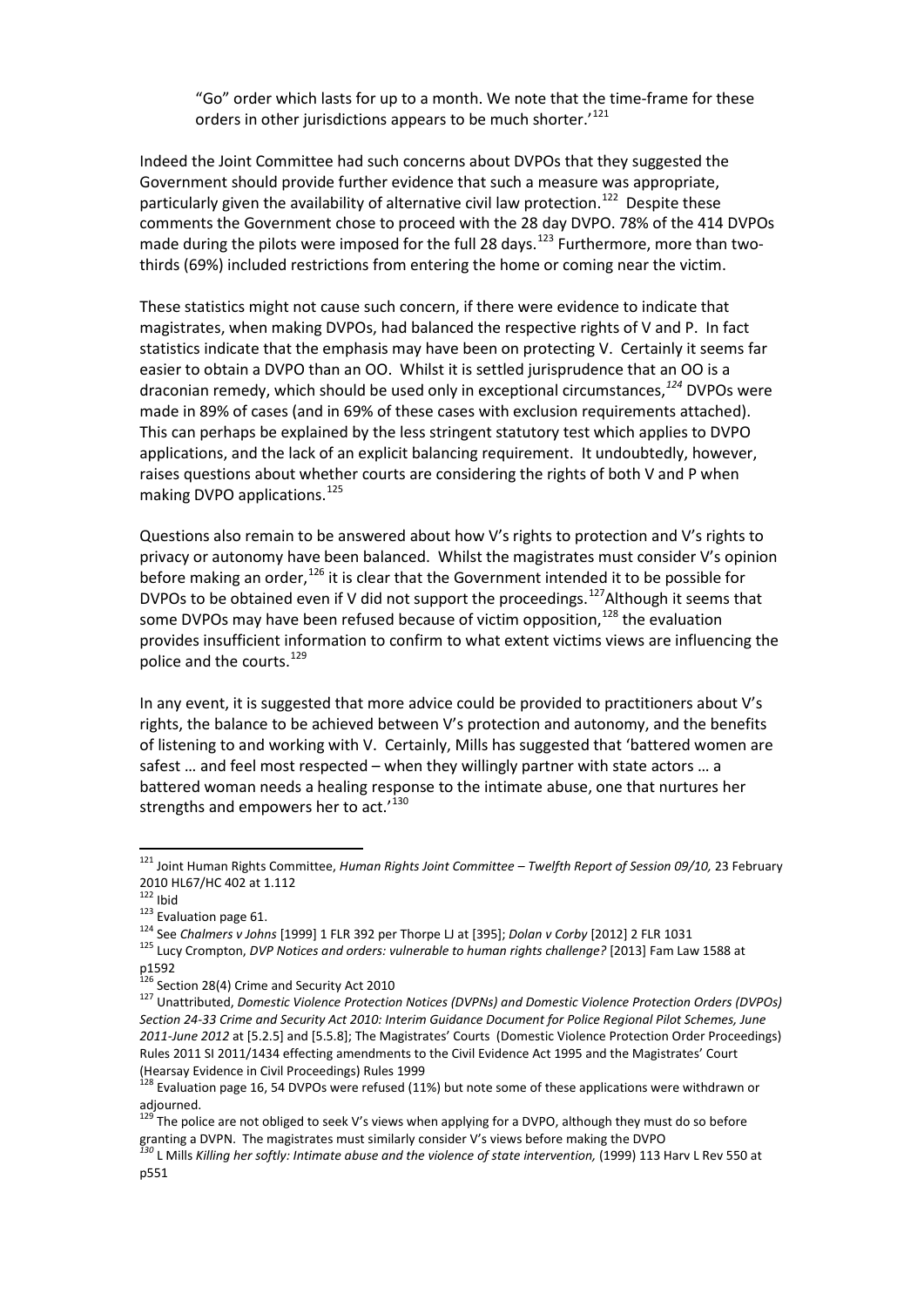More advice could also be provided about how these remedies can be used alongside existing protective remedies. Previously a short term remedy of this type (civil in nature, applied for by a third party) has been lacking. However, in the immediate aftermath of a domestic violence incident one can see advantages in a short term notice which gives both parties breathing space and can be used to calm a situation down. This alternative to existing protective remedies may meet the needs of women who fear the criminal justice system, who cannot access civil protection themselves and/or who wish their relationship to continue.<sup>[131](#page-16-0)</sup> It is arguable that the DVPN and DVPO may help also those victims who seek longer term protection, provided that these victims also receive support from appropriate services.

The Government appear to have envisaged that DVPOs would be used to provide safety while victims sought longer term protection through NMOs and  $OOS^{132}$  $OOS^{132}$  $OOS^{132}$ . Evaluations of overseas initiatives suggest such notices and orders 'can be very effective if victims also receive immediate help and support from specialist domestic violence services, to ensure that effective safety planning and longer term support and protection is put in place.<sup>'[133](#page-16-2)</sup> One can thus envisage real potential for DVPNs and DVPOs to improve the circumstances of victims of violence.<sup>[134](#page-16-3)</sup> Unfortunately, however, the key to these provisions seems to be support, support to help a victim decide whether to apply for an NMO or to support a criminal prosecution, and disappointingly the evaluation indicates that referrals were made to support services in only 60.9% of DVPO cases.<sup>[135](#page-16-4)</sup> If a victim cannot obtain support to obtain longer term protection whilst protected by the DVPO, then the benefits of the DVPO appear significantly limited. Concerns have already been noted about whether the intrusion into P's rights resulting from a DVPO is justified, particularly if the balancing of V and P's rights is not seen to be undertaken. If a victim will not be able to use a DVPO to protect herself in the longer term, then one must certainly ask whether removing the perpetrator from the home for 28 days can be justified as necessary and proportionate.

## D**omestic Violence Disclosure Scheme**

The second of the Government's initiatives differs markedly different from the first. In stark contrast to existing legal remedies and to the DVPNs and DVPOs (which are broadly used either to protect victims of violence or to punish perpetrators) the Disclosure Scheme is designed to help victims avoid or leave relationships which might put them at *risk of domestic violence*.

The aim of the Disclosure Scheme is to enable someone (V) who is in a relationship with a previously violent individual (P) to obtain the information that they need to make informed

 $131$  The literature suggests what many victims want is 'simply to get the violence or harassment to stop', not to criminalize their partner but perhaps to restore 'the balance of power between the [two of them] by giving the victim a powerful shield offering real protection'; Platt, HHJ , *The Domestic Violence, Crime and Victims Act 2004 part I: Is it working?* [2008] Fam Law 642 at p646; see also M Hester, *Making it through the Criminal Justice System: Attrition and Domestic Violence* (2005) 5 *Social Policy & Society* 79-90 at p86

<sup>&</sup>lt;sup>132</sup> Joint Human Rights Committee, *Human Rights Joint Committee – Twelfth Report of Session 09/10, 23 February* 2010 HL67/HC 402 at 1.108

<sup>133</sup> Home Office, *Tough new powers to help victims break cycle of domestic violence,* Press Release, 29 September 200[9 http://press.homeoffice.gov.uk/press-releases/tough-new-powers](http://press.homeoffice.gov.uk/press-releases/tough-new-powers)

<span id="page-17-1"></span><span id="page-17-0"></span><sup>134</sup> See Carolyn Hoyle and Andrew Sanders, *Police response to domestic violence: from victim choice to victim empowerment,* (2000) 40 Brit J Criminol 14 at p19; These measures could be used to create 'conditions which enable women to best understand what is in their interests, … and then to support them in the choices they have made – whether these choices include invoking criminal justice intervention or not'

<span id="page-17-3"></span><span id="page-17-2"></span><sup>135</sup> Evaluation report p61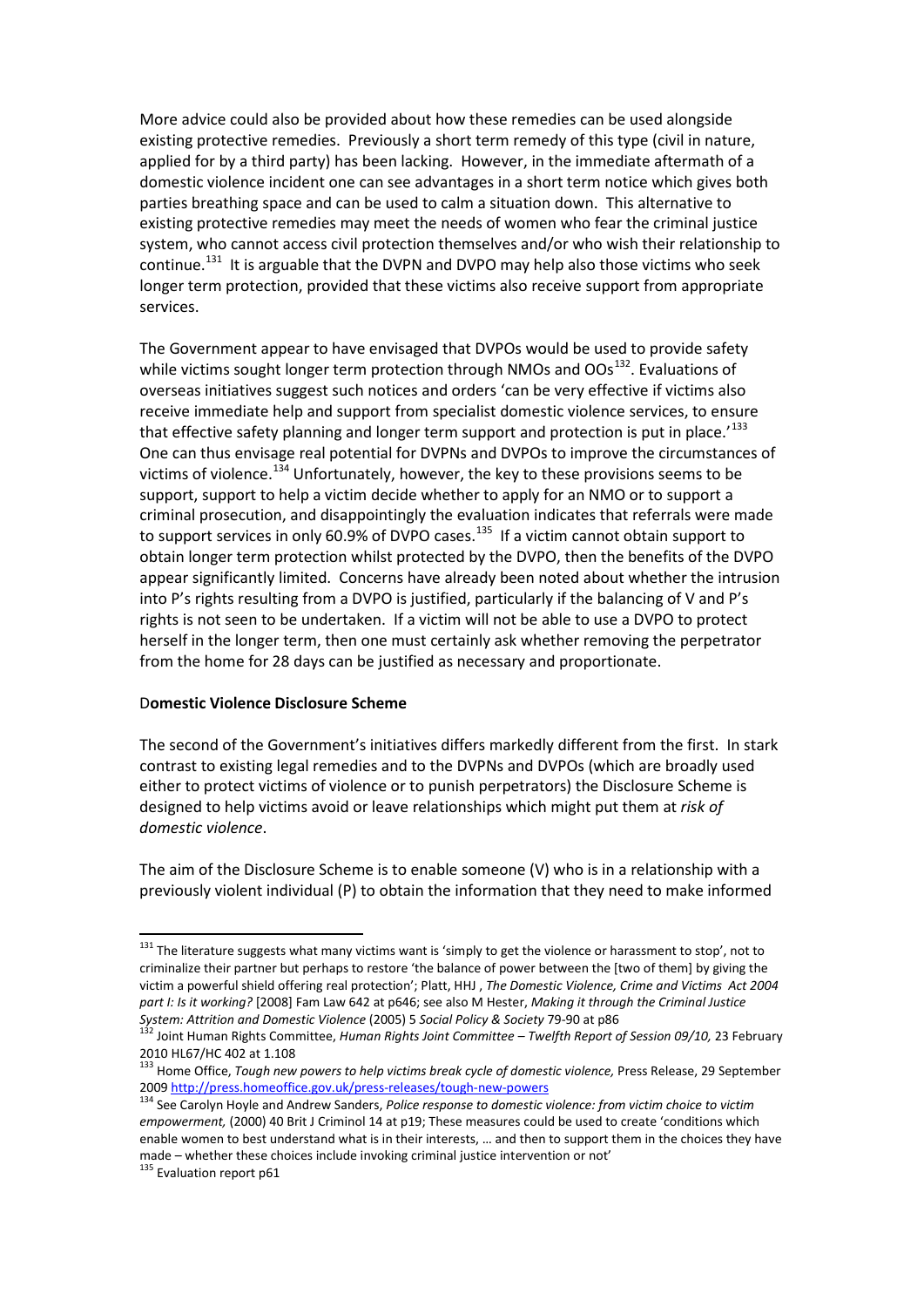choices about whether and how V takes forward that relationship.[136](#page-17-0) Such information will be made available to V under one of two new disclosure processes. Under the right to ask process it will be V, or a third party upon V's behalf, who will ask for information about P. Under the right to know process V will be contacted by the police or a partner agency and provided with information about P's history of violence (even when V has not sought such information).

Whichever disclosure route is used, before any disclosure is made, minimum checks will be made of the Police National computer, the Violent and Sexual Offenders Registers (if relevant) and local intelligence systems. Where checks indicate V faces an immediate risk of harm then the police must take immediate safeguarding action. In all other cases any decision to act, including decisions to disclose will be taken following discussion with other safeguarding agencies, ideally the relevant Multi-agency Risk Assessment Conference (MARAC). That inter-agency information sharing is crucial to determining risks posed to V and to the wider community is emphasised throughout the guidance. It is ultimately the local decision-making forum rather than the police which will determine whether a disclosure should be made, although police information will form the majority of the information disclosed.

The Disclosure Scheme, similarly to the DVPNs and DVPOs was initially piloted. During the 14 month pilot period 231 right to ask requests for information were received; 59 disclosures made. Under the right to know scheme 155 right to know requests were initiated by the police; 52 disclosures were made. The disclosure rate was relatively low (29%) with primary reasons for non-disclosure being insufficient information suggesting a risk was posed to V, absence of a pressing need to disclose, or a failure to meet the scheme criteria. Disappointingly, before decisions were taken roll the disclosure scheme out nationally, there was no evaluation of the scheme's effectiveness, nor any assessment of the scheme's impact on victims and perpetrators. Instead the assessment which was undertaken focused on capturing views of the disclosure process both from individuals who had received disclosures and those involved in determining whether disclosures should be made. [137](#page-17-1) Whilst individuals whose information was disclosed may have suffered significant interference with their rights, their views were not considered.

The purpose of this section is, therefore, again to explore the potential impact of the scheme upon human rights. The first thing to note in this regard is that whilst the clear aim of the Disclosure Scheme is to improve victim protection, <sup>[138](#page-17-2)</sup> what is interesting about this scheme, is the fact that it has also been lauded as a means to 'empower women', by enabling them to 'make informed choices' about whether they continue their relationship. Whilst there will undoubtedly be some interference with V's private life<sup>[139](#page-17-3)</sup> when a disclosure is made under the right to know scheme, it is not interference with V's right to private life that causes most concern. It is the balance between the V's rights to protection and P's Article 8 rights that is our focus.

<span id="page-18-1"></span><span id="page-18-0"></span>We should recall that the UK courts have, in interpreting Article 8, determined that 'the law now focuses upon the protection of human autonomy and dignity—'the right to control the dissemination of information about one's private life and the right to the esteem and

<span id="page-18-4"></span><span id="page-18-3"></span><span id="page-18-2"></span><sup>136</sup> Home Office, *Domestic Violence Disclosure Scheme* (2012) at p4

<span id="page-18-5"></span><sup>137</sup> Home Office, *Domestic Violence Disclosure Scheme (DVDS) Pilot Assessment,* November 2013 ('the Pilot Assessment')

<sup>138</sup> Home Office, *Domestic Violence Disclosure Scheme Impact Assessment*, Oct 2013

<span id="page-18-6"></span><sup>139</sup> Specifically the right to develop relationships with other human beings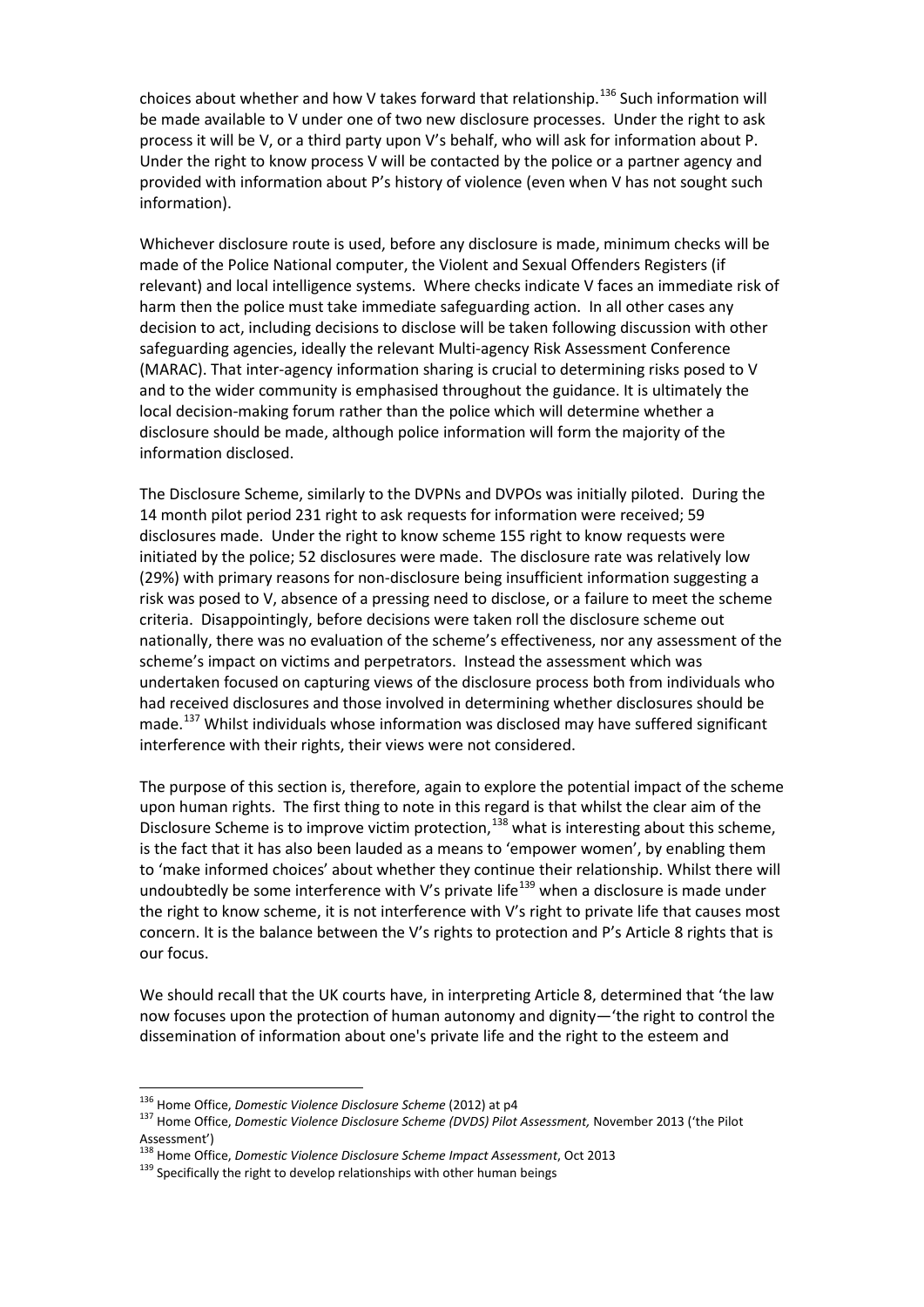respect of other people.'[140](#page-18-0) Disclosure of P's information to V and to other agencies thus undoubtedly engages Article 8. $^{141}$  $^{141}$  $^{141}$ 

That Article 8 is engaged is, of course, not the end of the matter. Although 'an individual's personal autonomy … should make him – master of all those facts about his own identity … and also of the "zone of interaction" … between himself and others….his control of them can ... be loosened, abrogated, if the State shows an objective justification for doing so.'<sup>[142](#page-18-2)</sup> The domestic courts have confirmed indeed, in *R (Wood) v Commissioner of the Metropolis*, that Article 8

'should not be read so widely that its claims become unreal and unreasonable. …'First, the alleged threat or assault to the individual's personal autonomy must (if Article 8 is to be engaged) attain "a certain level of seriousness". Secondly, the touchstone for Article 8(1)'s engagement is whether the claimant enjoys on the facts a "reasonable expectation of privacy" … Thirdly, the breadth of Article 8(1) may in many instances be greatly curtailed by the scope of the justifications available to the State pursuant to Article 8(2).<sup>'[143](#page-18-3)</sup>

Reading the Disclosure Scheme guidance<sup>[144](#page-18-4)</sup> it is clear that vast quantities of information about P may be disclosed. Disclosures will not only include information about unspent convictions for 'domestic' violence (as one might expect), but information may also be disclosed about offences which one might not ordinarily relate to domestic violence: burglary, affray, possession of a firearm, theft, robbery, cruelty to children, arson, people trafficking and offences under the Sexual Offences Act 2003. Even if a conviction has not been obtained, allegations of offending may still be disclosed, provided disclosure is deemed necessary to protect V. Third party reports of suspected violence, or even malicious allegations made by a former partner might be disclosed. Where it is considered that P should not be told of proposed disclosures, in order to protect V, P will have no opportunity to put forward their own version of events.<sup>[145](#page-18-5)</sup>

The invasion into P's privacy is potentially significant; when P's information is disclosed this interferes both with P's right to control his information and his right to form relationships. The first of the tests in *Wood* is therefore satisfied. The guidance acknowledges that information about a person's previous convictions and police intelligence relating to them is confidential. P would thus be expected to have a reasonable expectation of privacy; the second test is also satisfied. The key question, therefore, is whether it is justified to interfere with P's right to private life by disclosing information to V because P has been convicted of, or is suspected of having committed a domestic violence-related offence.

The jurisprudence law certainly suggests there are instances where disclosure of an offender's information may be justified in order to protect the public. The leading case of *R v Chief Constable of the North Wales Police and Others, Ex parte Thorpe and Another,* [146](#page-18-6) for example confirms that:

<sup>142</sup> [2009] EWCA Civ 414 [21]per Laws LJ

<u>.</u>

<span id="page-19-0"></span><sup>140</sup> *Campbell v MGN Ltd* [2004] AC 457 per Hoffman LJ at [51]

 $141$  In most instances disclosures will be made to V even where a third party has made a request

 $143$  Ibid at [22]

<span id="page-19-1"></span><sup>144</sup> Home Office, *Domestic Violence Disclosure Scheme,* 2012 (revised 2013)

<span id="page-19-3"></span><span id="page-19-2"></span><sup>145</sup> The guidance was amended following *X (South Yorkshire) v Secretary of State for the Home Department and Chief Constable of South Yorkshire [2012]EWHC 2954* to ensure consideration be given to allowing P to make representations concerning disclosure.

<span id="page-19-5"></span><span id="page-19-4"></span><sup>&</sup>lt;sup>146</sup> R v Chief Constable of the North Wales Police and Others, Ex parte Thorpe and Another [1999] QB 396, per Lord Bingham of Cornhill CJ at p410 (recently approved, subject to modifications by article 8 in *X (South*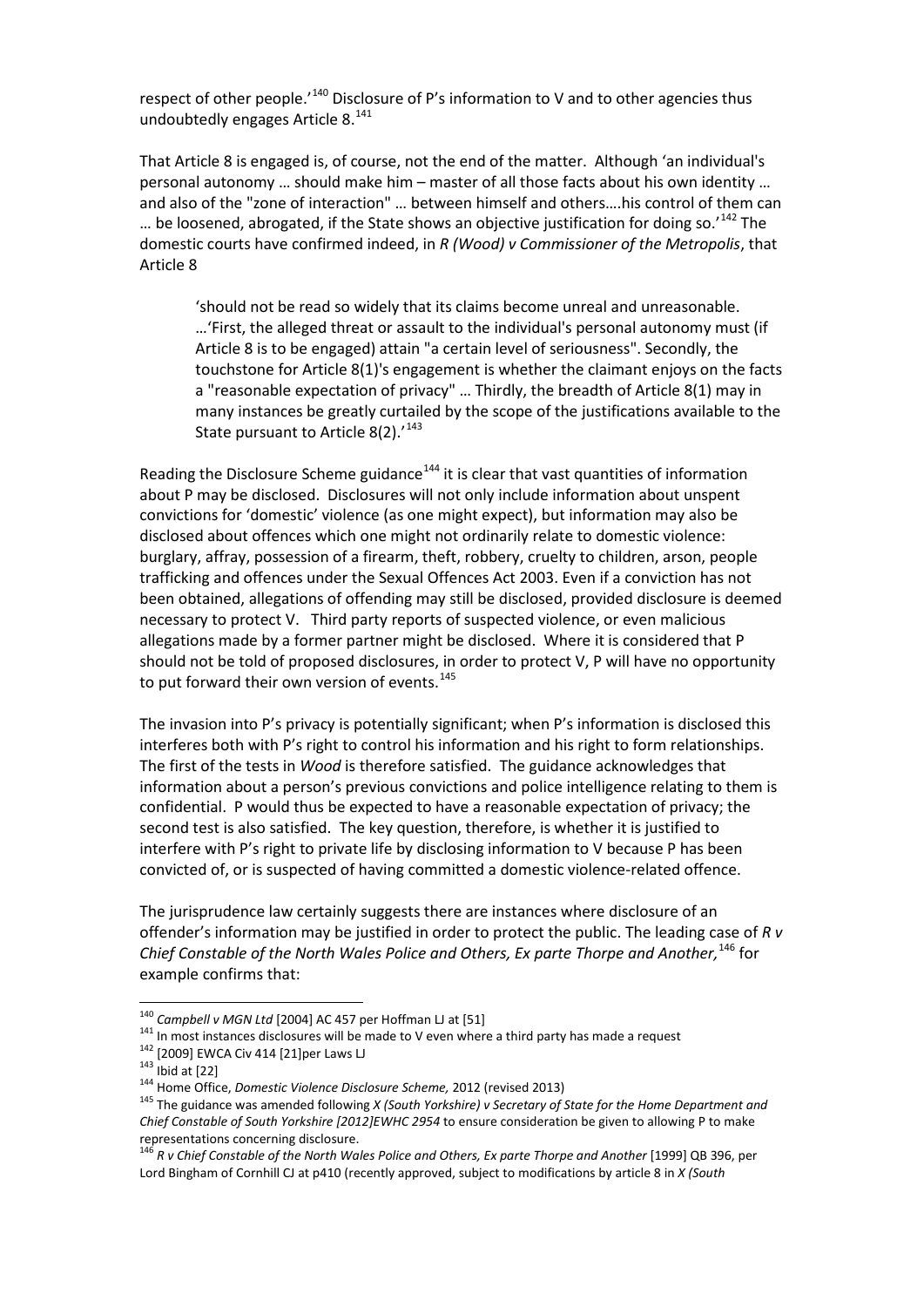'if the police have information about an individual 'which it would be damaging to that individual to disclose, and which should not be disclosed without some public justification' the police may nonetheless 'consider in the exercise of a careful and bona fide judgment that it is desirable or necessary in the public interest to make disclosure, whether for the purpose of preventing crime or alerting members of the public to an apprehended danger' and in such a case it would not be improper 'for them to make such limited disclosure as is judged necessary to achieve that purpose.'

Such jurisprudence clearly underpins the Government guidance, which refers extensively to the need to consider disclosure on a case by case basis, taking account of statutory and common law disclosure powers, the common law duty of confidence, Article 8 of the European Convention, the Data Protection Act 1998 and the Rehabilitation of Offenders Act 1974. It is unfortunate, however, that despite recognizing that legal protections are afforded to the perpetrator, the guidance does not provide sufficient information to enable practitioners to effectively balance the competing rights of V and P. There is a lack of clarity in the Guidance as to exactly why the duty of confidence, Data Protection Act 1998 and Article 8 apply, and a commensurately weak explanation of the considerations that apply under those provisions. Whilst the guidance does detail a three stage test to be satisfied before disclosures are made, $147$  the pilot assessment indicates that practitioners have struggled to apply this test and particularly to understand what is meant by the key term 'pressing need to disclose'.<sup>[148](#page-19-1)</sup> The pilot assessment discovered clear differences in how individual professionals interpreted and understood the term, $149$  differences which may have resulted in variations in disclosure rates between pilot areas. One practitioner suggested that 'pressing need to disclose' was not a useful term, and that a better question might be 'is there an identifiable and ongoing risk that means we should disclose?<sup>'[150](#page-19-3)</sup>This raises concerns that practitioners may have focused on risk rather than considering the requirements of Article 8(2). Of further concern are clear indications in the assessment that practitioners experienced difficulties in ensuring disclosures, and thus interference with P's article 8 rights, were proportionate to the risks. The assessment document notes particularly a lack of consistency in the detail disclosed and the types of previous offences disclosed. Given suggestions in the assessment that recipients considered more detailed disclosures would be helpful, and comments from police officers that they had increasingly disclosed more detailed information about P's previous violent behavior,<sup>[151](#page-19-4)</sup> it would certainly seem sensible for more guidance to be issued, to avoid disproportionate incursions into P's private life.

One of the primary issues raised by victim's organisations prior to the pilots was, of course, whether the Disclosure Scheme could ever be justified as necessary.<sup>[152](#page-19-5)</sup> Refuge, for example, challenged the assumption that once informed a potential victim would make the choice to

<span id="page-20-0"></span>*Yorkshire) v Secretary of State for the Home Department and Chief Constable of South Yorkshire, [2012]EWHC 2954 [8])*

<span id="page-20-1"></span><sup>147 (</sup>a) it must be reasonable to conclude that disclosure is necessary to protect the public from crime, specifically that disclosure to A is necessary to protect A from being the victim of domestic violence related crime; (b) there must be a pressing need for such disclosure; and (c) interfering with the Article 8 rights of the offender must be necessary and proportionate for the prevention of crime.

<span id="page-20-2"></span><sup>148</sup> A term used in *Thorpe*

<span id="page-20-3"></span><sup>149</sup> Pilot assessment page 19

<span id="page-20-4"></span> $150$  Ibid

<sup>&</sup>lt;sup>151</sup> Pilot assessment at p20

<span id="page-20-5"></span><sup>&</sup>lt;sup>152</sup> the issue here being not that the scheme would interfere with perpetrator's rights but that it could not be justified as being necessary in a democratic society, because it would not protect victims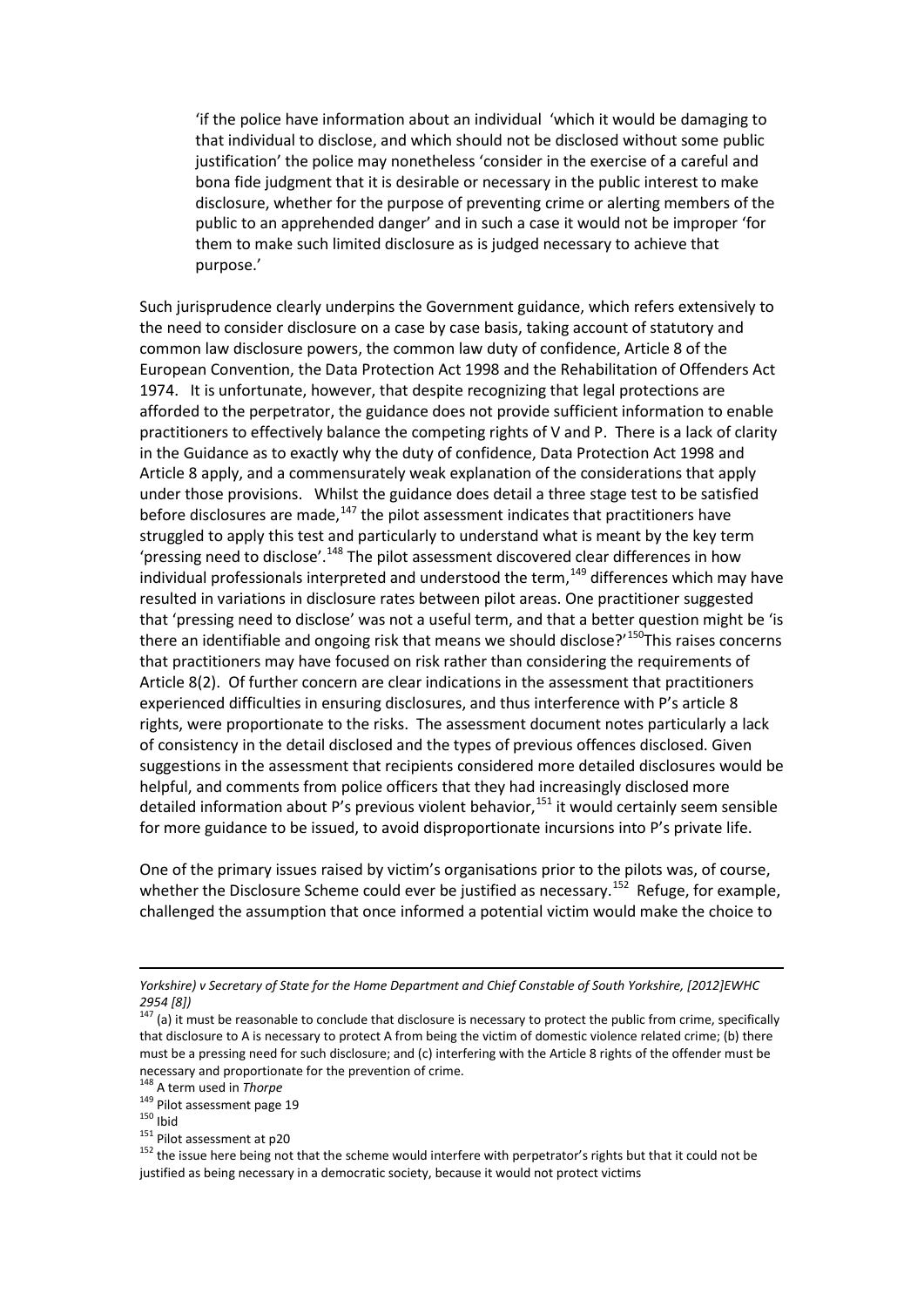be 'safe' or indeed, would be able to safely escape the relationship. <sup>[153](#page-20-0)</sup> Victims of domestic violence who responded to the pre-pilot consultation suggested that if they were told their new boyfriend had been violent to a previous girlfriend they would not believe it, they would think he would be different with them or that 'it's just a jealous ex.' <sup>[154](#page-20-1)</sup> Whilst some recipients of information under the right to know scheme were dismissive, or refused to listen to disclosure, the assessment suggests that other recipients of disclosures considered the information had helped them to make a more informed choice about their relationship,<sup>[155](#page-20-2)</sup> and they would keep a closer eye out for warning signs of domestic abuse in their relationship.<sup>'[156](#page-20-3)</sup> The overall message from the pilot is that the scheme may assist the Government to meet its obligations under Articles 2, 3 and 8 (provided effective support is provided to victims to help them decide what action to take next).<sup>[157](#page-20-4)</sup> To ensure, however, that the government also complies with its negative obligations under Article 8, further guidance about balancing the competing European Convention rights is arguably required.

#### **Conclusion**

The UK is required to act to prevent domestic violence and to protect victims. The introduction of the Disclosure Scheme and of DVPNs clearly demonstrate the Government's commitment to doing so.

The UK is, however, also subject to international obligations, which restrain it from interfering in private and family life, unless such interference is necessary and proportionate. Whilst the Government's guidance on the DVPNs, DVPOs and the Disclosure Scheme suggests some consideration has been given to effecting the appropriate balance between the rights of victims and perpetrators, it is unfortunate that such limited guidance is provided in relation to these rights that practitioners may struggle to effectively balance competing rights. That anticipated human rights challenges have not materialised cannot be relied upon to demonstrate rights to protection and privacy are being effectively balanced.

It is arguable that further evaluations of both initiatives are warranted to answer numerous outstanding questions: Who is receiving protection from DVPNs and DVPOs (has protection been afforded to victims of both physical and non-physical violence in line with the requirements of international law abuse)? Is the harm that may be caused to perpetrators and victims by making a DVPO being taken into account by courts?<sup>[158](#page-20-5)</sup> Are victim's rights to privacy being considered? Are victims receiving the support they need to obtain maximum benefit from DVPNs and DVPOs – in other words are they being empowered to take decisions to protect themselves. Are DVPNs, DVPOs and the Disclosure Scheme protecting victims from violence? (If disclosures are not, in fact, resulting in women ending their relationships, if DVPOs are doing no more than stopping the violence for 28 days (for it to recur immediately thereafter) then questions must be asked about whether disclosures and DVPOs can be justified.)

<sup>153</sup> Comment from Refuge in Home Office, *Domestic Violence Disclosure Scheme – A Consultation, Summary of Responses (*2012) at p7

<sup>154</sup> Women's Aid, *Domestic Violence Disclosure Scheme Response to consultation from Women's Aid Federation of England (Women's Aid)* (2012) at p6

<sup>&</sup>lt;sup>155</sup> NB the assessment suggests most respondents who received a disclosure considered the scheme beneficial; however, the assessment report, page 14, notes that only a small number of recipients provided views and findings might not be representative

<sup>156</sup> Pilot assessment at p4

<sup>157</sup> The need for effective support was raised pre-pilot (*Press statement: Re. Domestic Violence Disclosure Scheme pilot implementation,* 16 July 201[2 http://www.caada.org.uk/news/press-release-16-07-2012.htm\)](http://www.caada.org.uk/news/press-release-16-07-2012.htm) and by police officers and support workers involved in the pilot (Pilot Assessment at p15)

<sup>&</sup>lt;sup>158</sup> As would be expected when an OO application is made